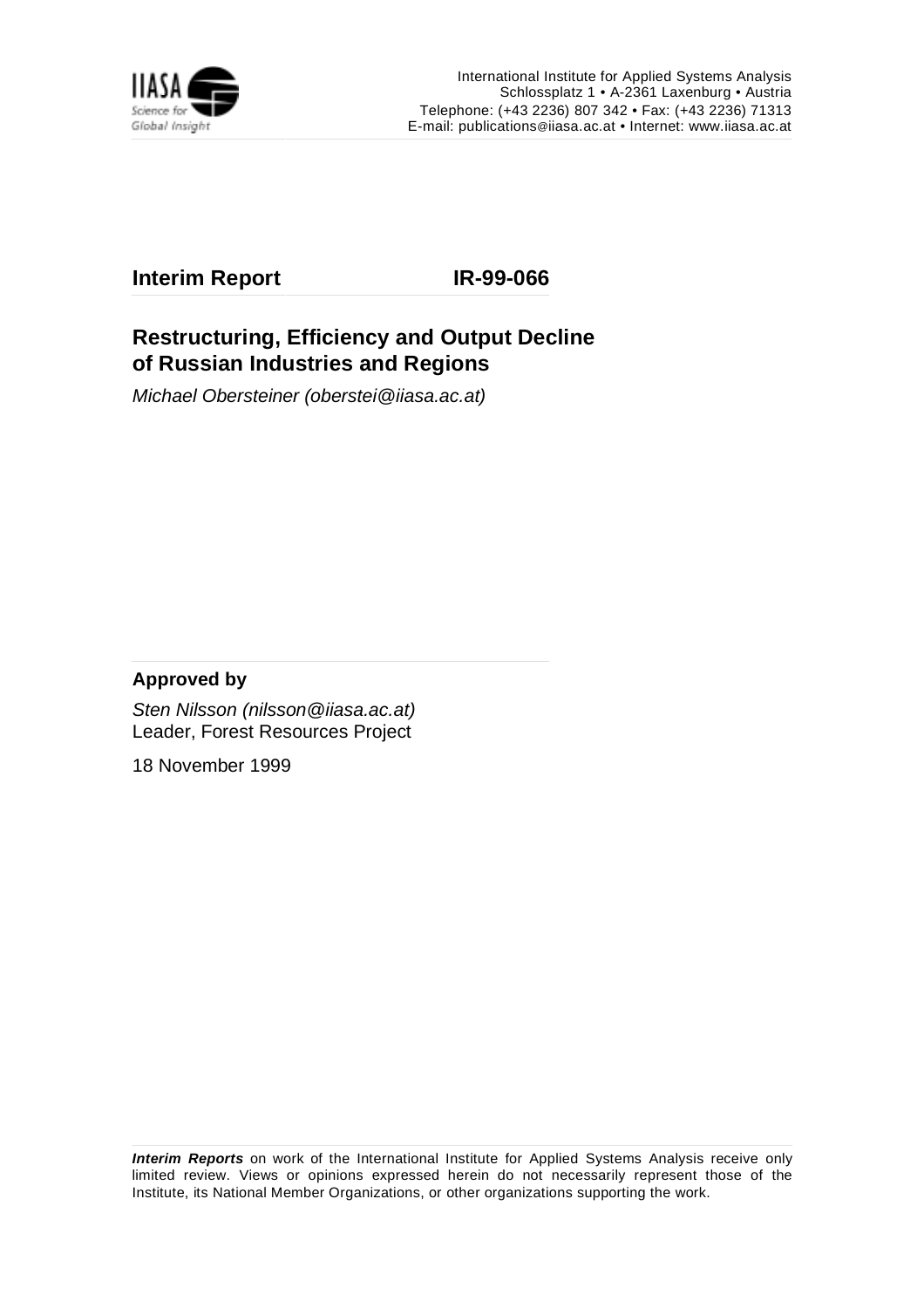# **Contents**

| $\mathbf 1$ . |     | <b>INTRODUCTION</b>                                                                                            | 1                    |
|---------------|-----|----------------------------------------------------------------------------------------------------------------|----------------------|
| 2.            |     | <b>HISTORICAL REVIEW</b>                                                                                       | 3                    |
|               | 2.1 | 1987 to 1991: Progressing sclerosis due to power struggles on vertical and horizontal<br>dimensions            | 3                    |
|               |     | 2.2 1992 to 1993: Shock therapying leads to a free falling economy                                             | 5                    |
| 3.            |     | <b>DATA AND METHODOLOGY</b>                                                                                    | 6                    |
| 4.            |     | <b>RESULTS</b>                                                                                                 | $\overline{7}$       |
|               |     | 4.1 Output decline between 1987 to 1997                                                                        | 7                    |
| 5.            |     | <b>EFFICIENCY ESTIMATIONS WITH DEA</b>                                                                         | 11                   |
|               | 5.1 | <b>Efficiency</b>                                                                                              | 11                   |
|               | 5.2 | <b>Efficiencies and the regions</b><br>Output decline<br>5.2.1<br>Labor market<br>5.2.2                        | 12<br>12<br>12       |
|               |     | 5.2.3 Fixed capital                                                                                            | 13                   |
|               |     | 5.3 Efficiency and industry<br>5.3.1 Output decline<br>5.3.2 Labor market<br>5.3.3<br>Fixed capital            | 13<br>13<br>14<br>14 |
|               |     | 5.4 Efficiency and market change<br>Output decline<br>5.4.1<br>5.4.2<br>Labor market<br>5.4.3<br>Fixed capital | 14<br>14<br>15<br>15 |
|               | 5.5 | Market structure and efficiency<br>5.5.1 Concentration                                                         | 15<br>15             |
| 6.            |     | <b>REGRESSION RESULTS</b>                                                                                      | 17                   |
| 7.            |     | <b>ESTIMATION OF COBB-DOUGLAS PRODUCTION FUNCTIONS</b><br><b>FROM 1987 TO 1993</b>                             | 18                   |
| 8.            |     | <b>DISCUSSION</b>                                                                                              | 19                   |
|               |     | 8.1 Efficiency and market structure                                                                            | 19                   |
|               |     | 8.2 Production function                                                                                        | 20                   |
| 9.            |     | <b>CONCLUSIONS</b>                                                                                             | 22                   |
|               |     | <b>REFERENCES</b>                                                                                              | 23                   |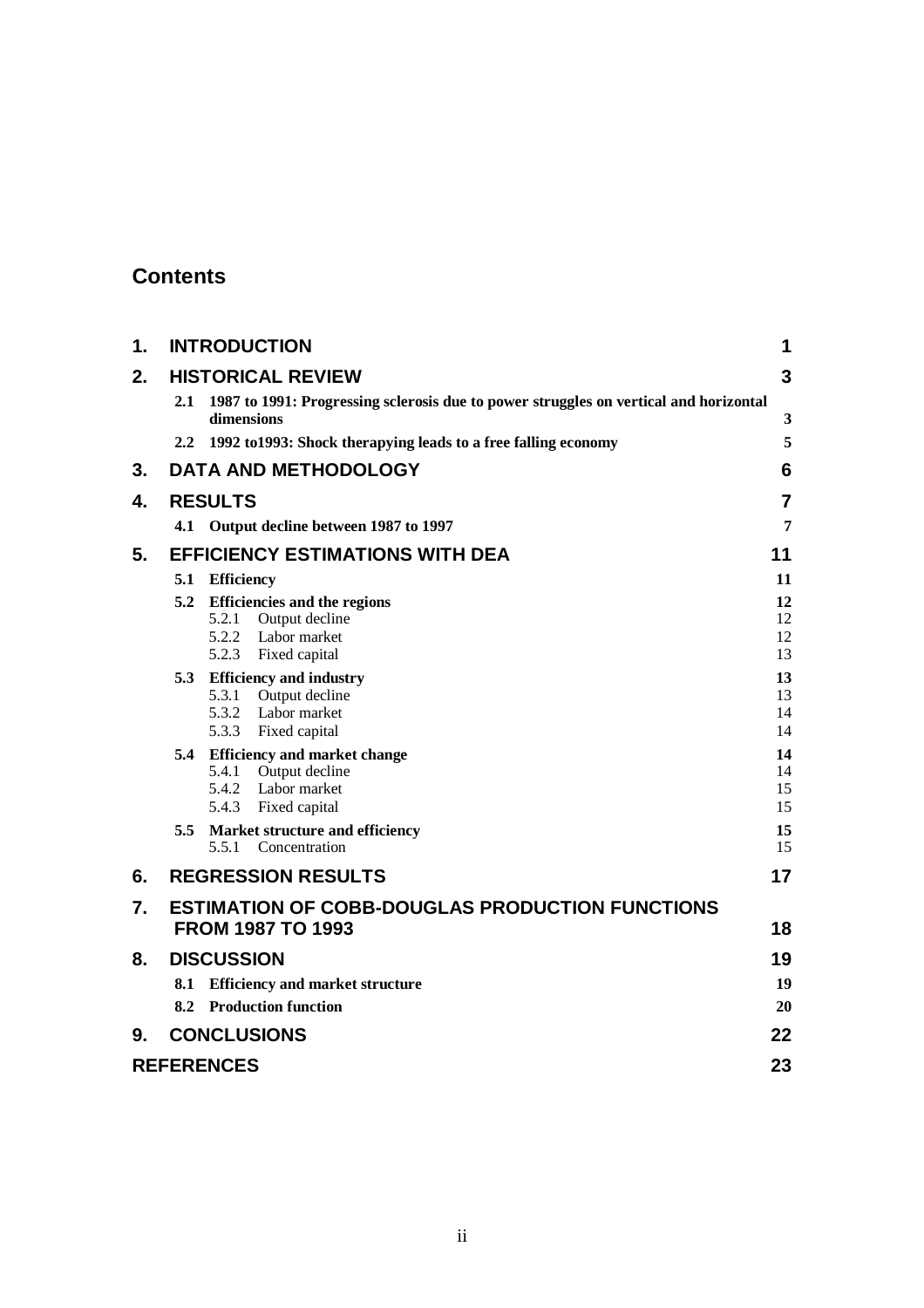# **Abstract**

Improvements in economic efficiency and productivity are the most important sources for economic growth and will play a major role in the process of industrial restructuring in the Russian Federation, which has yet to occur. The Soviet Union left an institutional vacuum and large economic distortions behind, which set the stage for an established elite to systematically exploit factors of production for their personal benefit. Economic agents lacked the resources and incentives to increase efficiency of the markets they operated in.

This paper generates some empirical highlights of the outcomes of industrial transformation from 1987 to 1997 and focuses on one of the most popular theoretical explanations for industrial output decline during transition, which proves that the initial need of restructuring causes output decline but brings with it efficiency improvements. Despite large uncertainties on the accuracy of Russian industrial statistics, the following results are worth mentioning: (1) Early steps of liberalization, macro-economic stabilization and the launch of the privatization package did not bring about improved economic efficiency in industrial production in absolute and relative terms, widening the economic distance to the rest of the world; (2) Less concentrated and highly localized industries performed better, which can mainly be explained by the performance of the resource extracting industries; (3) Price liberalization revealed increasing returns in industrial production and the contribution of capital to output declined rapidly, while the contribution of labor increased.

It can be concluded that the increasing domination of resource extractive industries, combined with economies of scale production of its allied processing industries, will increasingly widen the disparity of wealth among regions and social layers leading to further economic and political disintegration of Russia.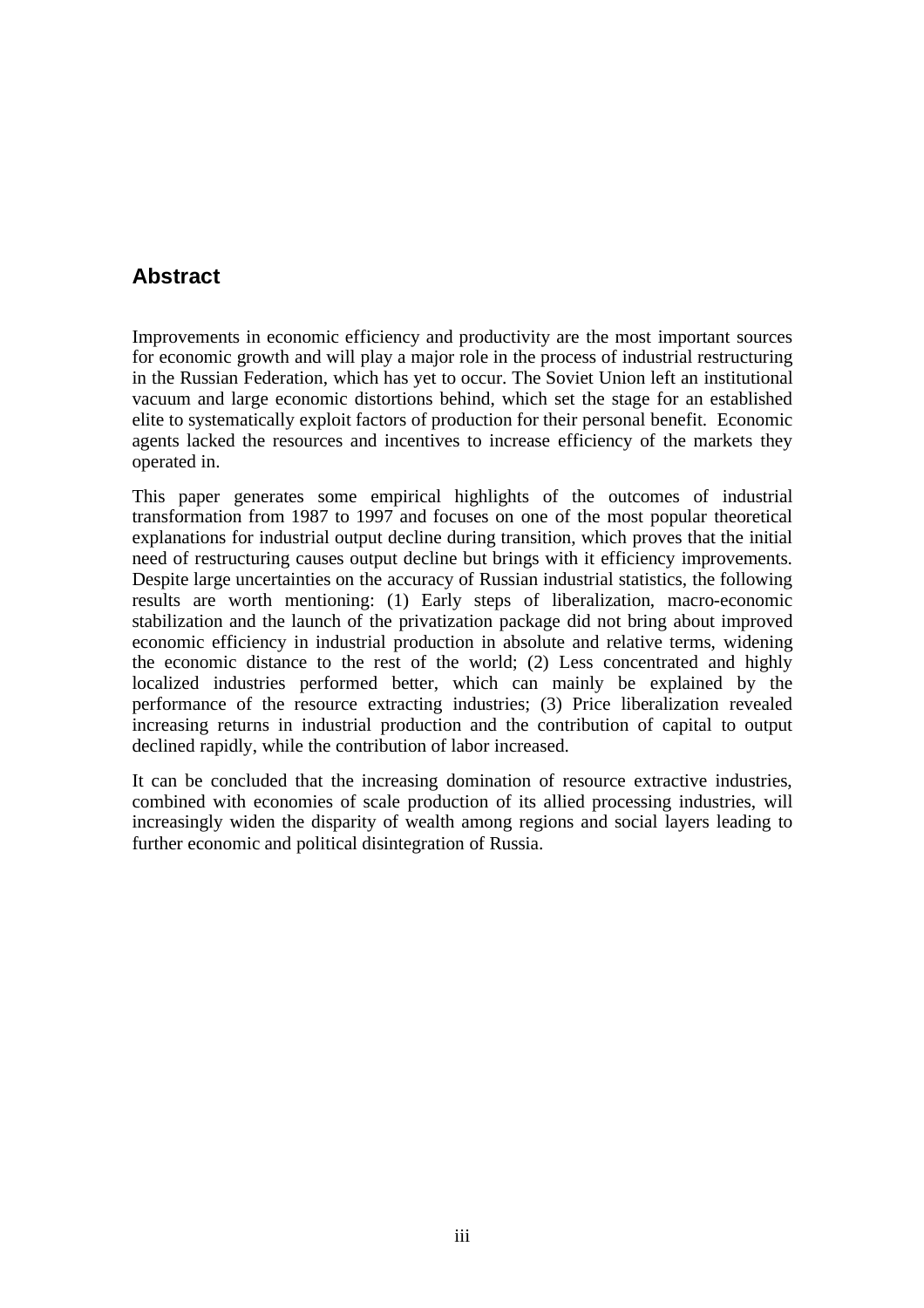# **Acknowledgments**

Financial support from the Austrian Federal Ministry of Science and Transportation (contract: GZ 308.953/I-III/B8/98) is gratefully acknowledged.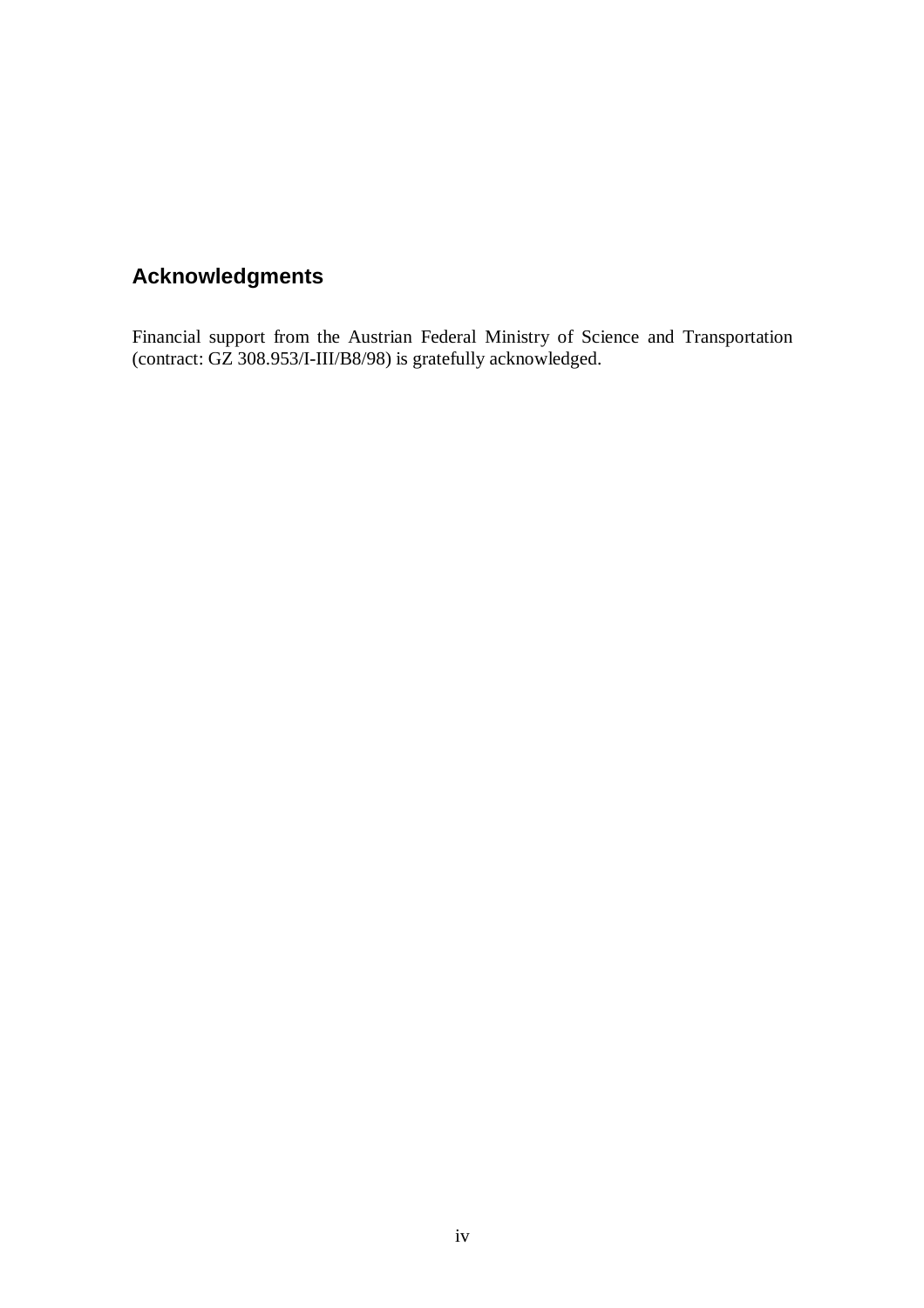# **Restructuring, Efficiency and Output Decline of Russian Industries and Regions**

Michael Obersteiner

# **1. Introduction**

In western economies productivity gains are the most important source for economic growth and for improvement in the standard of living. Using the resources at hand more effectively has historically been far more important — quantitatively — than capital formation. Likewise in transition economies, efficiency gains and productivity improvements in industrial production are among the most important factors for economic success. However, the institutional set-up guiding economic activities must be designed so that economic agents do not gain from exploiting arbitrage opportunities and 'precios mentirosos' but rather from real productivity and efficiency improvements and creation of new markets through innovation.

In this paper the effects of price liberalization and stabilization packages on industrial performance, measured by efficiency estimates, are assessed. It is argued that the attempts of early shock therapy largely failed and did not contribute to efficiency gains in the Russian economy. Aslund (1999) describes the period between 1991 and 1993 as one where the attempt at radical economic reform was tried, but actual reforms were slow and partial, leading to extraordinary rent seeking through subsidized credits and arbitrage in foreign trade. Price and foreign trade liberalization, macro-economic stabilization and early privatization were the main items on the transition agenda during the period analyzed. Although the macro-economic factors changed the economics of firms and industries drastically, successful restructuring and/or relocation in Russian industries did not take place. Instead, elaborate schemes were designed to guarantee the persistence of survival networks, which maximize current rents.

However, restructuring will, at least in the long run, constitute the most important determinant for economic growth in Russia. What we have witnessed so far, has been a pattern of seemingly disorganized decline across all of the industrial sectors. Despite the fact that price liberalization and stabilization packages did not bring about the desired effects of efficiency improvement and expected industrial expansion, the privatization program was readily implemented. Although, Russia currently appears to have formally privatized most of the industrial sector, the measures of restructuring are still largely inadequate to ensure sustainable economic growth and stabilization. On the industry level the gap to the rest of the world is widening. This leaves Russian industry largely non-competitive on the badly performing national market and even less competitive on international markets. There are, of course, some noteworthy exceptions, mainly in the natural resource extracting branches of the economy. In addition, industrial enterprises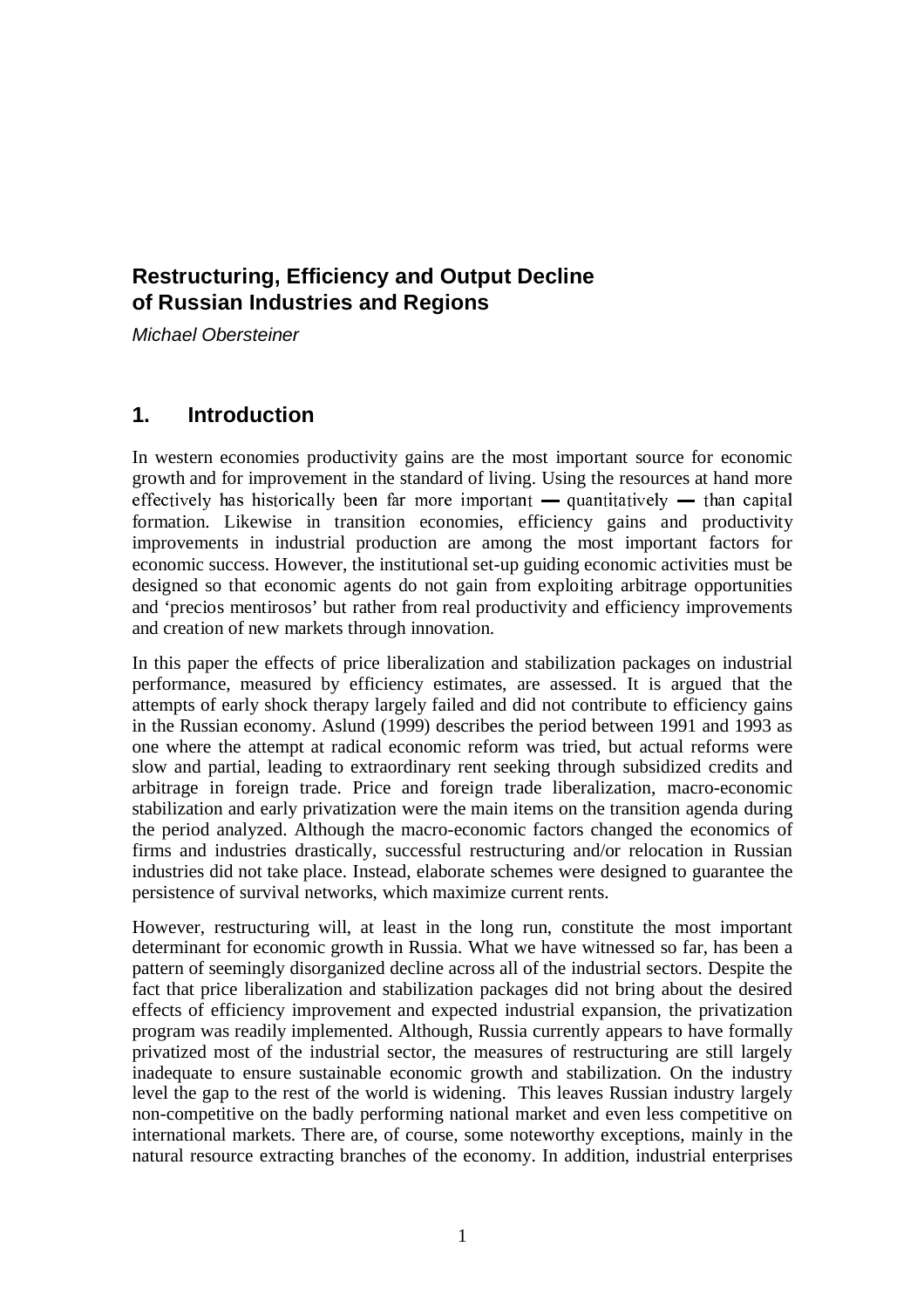still employ far more workers than supported by their levels of output and potential productivity. Physical capital is largely obsolete as illustrated by the fact that in 1980 the average age of physical capital was 9.5 years, whereas in 1995 it increased to 14.1 years (see Interfax Statistical Report No. 4, 1998) and further increased thereafter. Compared to OECD levels the average age of Russia's industrial plants is three times higher. This is due to the fact that investment activities have virtually ceased in many industrial branches. Depleting national savings, capital flight, a lack in attracting (foreign) investors and a banking sector lacking the knowledge and incentives to invest in the manufacturing sector, left industry largely without financial resources for technological upgrading. The downward spiral does not seem to have stopped as investment in fixed capital was 7% lower in 1998 than in 1997, and a further 5–6% drop is on the horizon for 1999.

In short, Russia's industrial sector shows every sign of regression from the target of quick and thorough restructuring. Gaddy and Ickes (1999) argue that the Russian economy is bifurcating as some enterprises restructure reducing the distance to the market, while other enterprises exploit relationship capital to survive without restructuring. The latter involves barter, tax offsets, and survival with enterprise directors showing paternalistic behavior with labor hoarding as the main enterprise goal. At the same time, Russian enterprises fail to pay wages. Aslund (1999), argues that radical economic reform largely failed because of extraordinary rent-seeking by old enterprise managers through expert rents, subsidized credits, import subsidies and direct government subsidies, while gaining little from privatization. The existence of powerful and highly organized business networks, combined with an increasing power vacuum of the state, led to enormous rent seeking. In many cases, government regulations even supported the powerful elite to increase and monopolize rents. The resulting structures from colluding interests of Kremlin technocrats and the business elite was later called the negotiated economy ('Ekonomika torga') (Aven, 1999). Many argue that Russia's post communist period has been characterized by the struggle of the newly-rich to preserve their economic power by preventing liberal reform, which would jeopardize extraordinary export rents, subsidized credits, import privileges and direct government subsidies in various forms. Hellman (1998) summarized this consequence of partial reform as "Winners Take All". Schleifer and Vishny (1998) call these government pathologies "The Grabbing Hand".<sup>1</sup>

However, since Russia's last financial debacle in August 1998, the opportunities of quick money with large margins in trade, GKOs and other fields ('ne-traditionalnije pribeli') have dried up. The devaluation of the Ruble has increased the competitiveness of Russian goods on the internal market (imports decreased by about 50%). The devaluation combined with factors such as increased oil prices, little inflow of foreign financial capital, decreasing share of barter due to increased liquidity, a restructured banking system, etc., render the model of the 'virtual economy' concept obsolete. Contrarily, this gives justification to the virtual economy concept, where survival networks were created to retain market share which, taking inter-temporal optimization into account, would be more costly to regain in the future. Thus, the artificial support of supply chains, whatever form it took on, makes perfect economic sense if we look at it from a more dynamic perspective. Liquidity, under the environment of heavy

 $\overline{a}$ 

<sup>&</sup>lt;sup>1</sup> However, their own names appeared in a number of irregularities (see, e.g., Wedel, 1998 or Filipov and Marcus, 1997).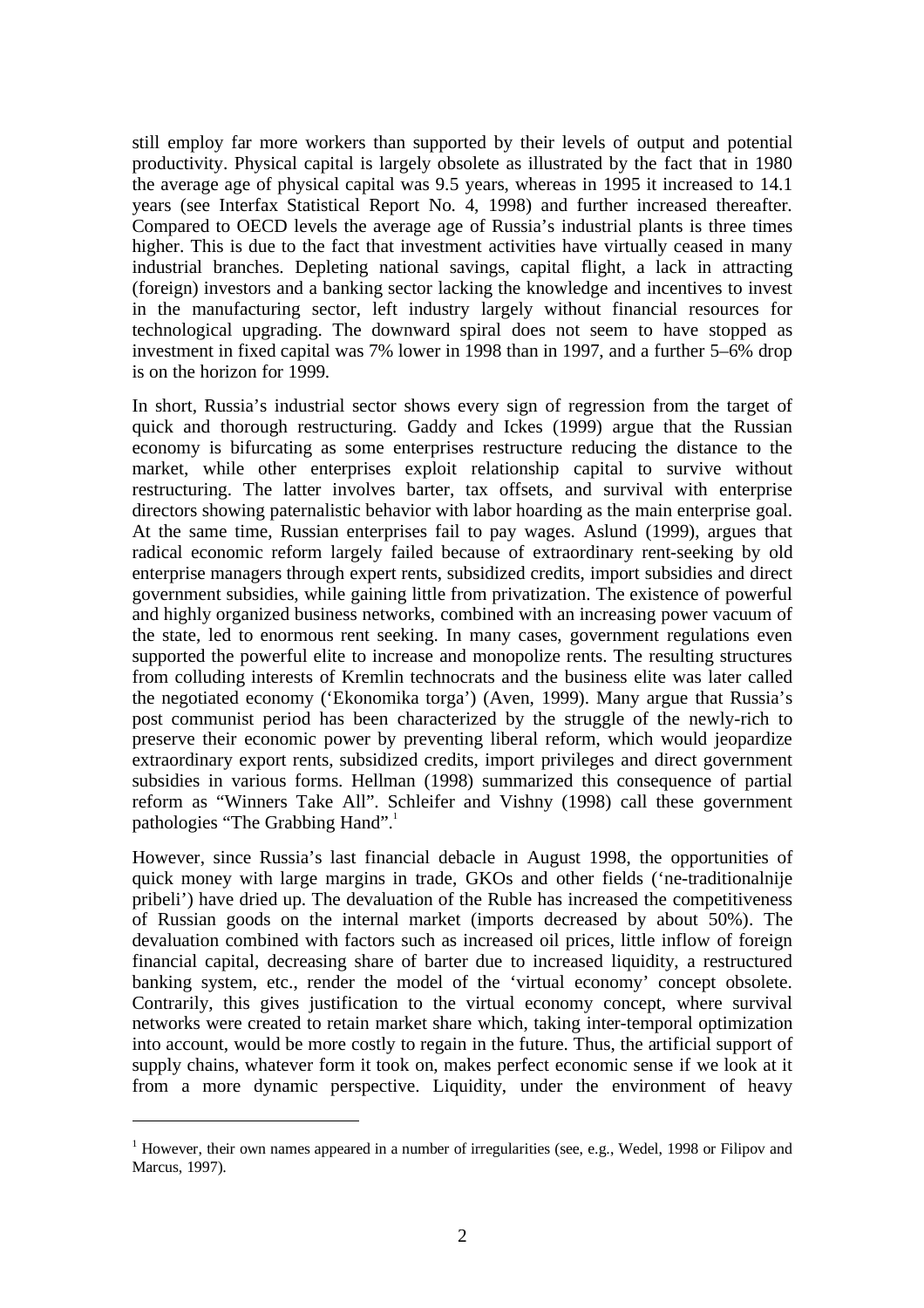competition from imported goods, was mainly generated through revenues from the oil and gas industry.<sup>2</sup>

Finally, it would appear that restructuring might now become the main economic (policy) agenda in the upcoming years since the domestic market becomes increasingly important for Russian manufacturers. Only a technological and managerial upgrading, through a fundamental restructuring of Russia's industrial sector, will generate the necessary momentum to put an end to Russia's economic and social debacle and preserve Russia's territorial unity.

# **2. Historical Review**

 $\overline{a}$ 

#### **2.1 1987 to 1991: Progressing sclerosis due to power struggles on vertical and horizontal dimensions**

Until 1989, reforms took place at the periphery of the Soviet economic system. In the official debates, they were seen as no more than useful subsidiary changes that would provide support for the main task of reforming the publicly owned and state managed economy. During the 80s, the Soviet system was governed by a thin elite layer who controlled all effective decision-making and resources. Senior bureaucrats and managers were no longer afraid of the supreme leaders. It was argued that even before Gorbachev came into power, mechanisms for controlling bureaucrats and vital information flows in key Soviet organizations were weak, thereby allowing these individuals great latitude in their actions, which were mainly guided by personal benefit and preferences. Aslund (1999) argues that through the Law on Cooperatives, management theft was effectively legalized.<sup>3</sup> The mechanisms and the institutional design of this scheme, which made former top communists the wealthiest capitalists in the world, are described in greater detail in Kotz and Weir (1997). The basic structures we try to understand today have their roots in this period. The basic logic of business structures has not changed much in the meantime and the last series of political leaders indicate a reversal to perestroika politics.

The main aim of perestroika in the economy was to introduce elements of market regulation within the main public sector of the economy while, at the same time, maintaining the general framework of state ownership and centralized economic management. However, in 1989, only a few years after the implementation of the Law on Cooperatives, a radical shift in the policy agenda occurred. The next set of reforms sought not only to decrease the role of the state in economic management, but also to introduce new forms of property relations in the state sector taking a more gradual approach by using the European social-democratic system as a model. As far as reforms affecting the peripheral economy were concerned, the Gorbachev leadership hoped that the reforms introduced would create healthy competition from the cooperatives to

 $2$  If we apply a similar logic of the virtual economy to western economies we would very quickly discover that most of our economies are virtual.

<sup>&</sup>lt;sup>3</sup> This allowed managers of state enterprises to establish private enterprises, which undertook arbitrage with the state enterprise they were managing, transferring the profit of state enterprises to managementowned private enterprises. Commercial banks became the most prominent new free-wheeling cooperatives.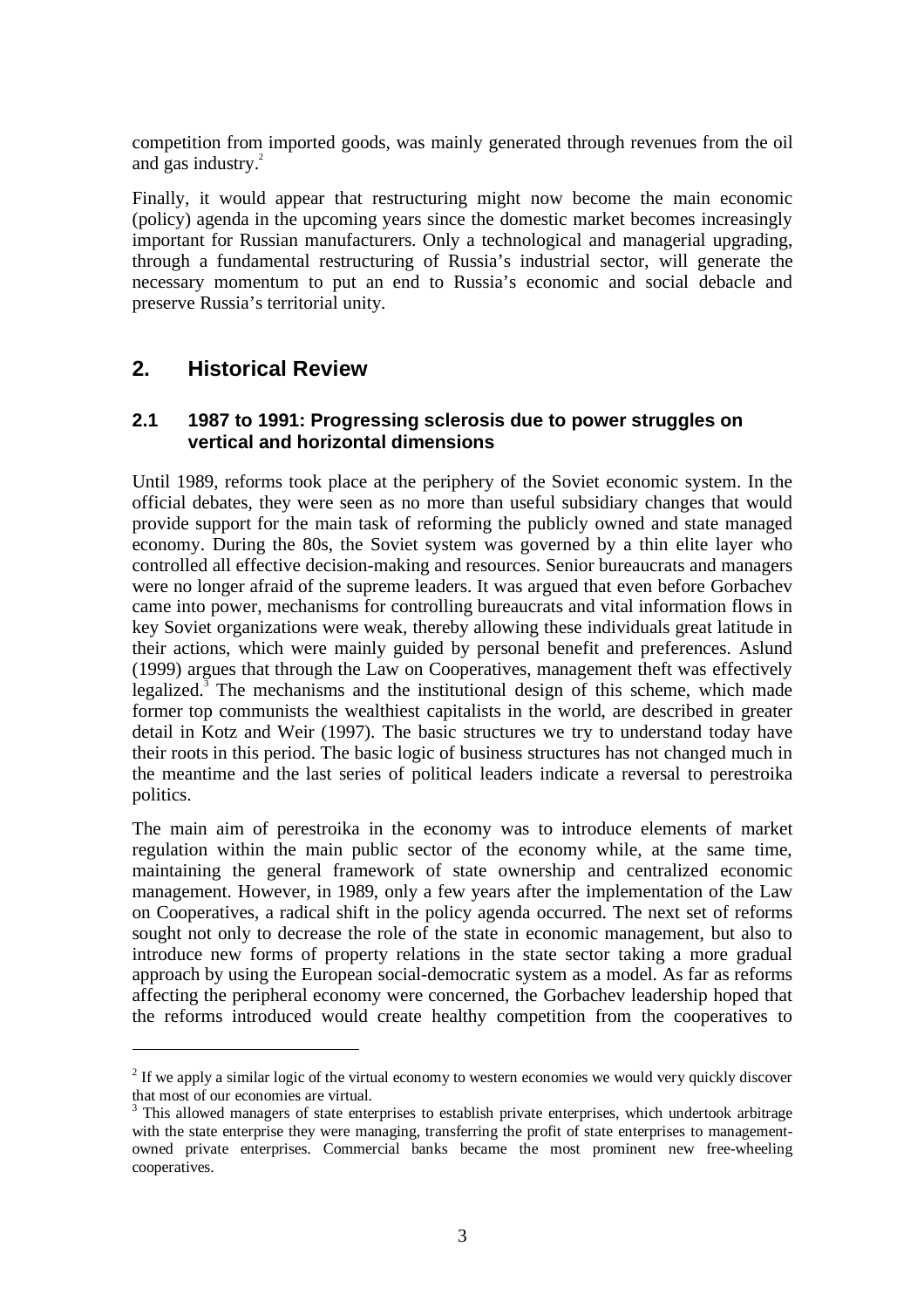stimulate state managers into improving their own performance and behavior according to market criteria. For example, the Abalkin reform envisaged that by 1995 some 80– 90% of the output would be determined by the market, and some 35% of property would be outside direct state ownership (Ekonimicheskaya Gazeta No. 44, 1989). However, it should be acknowledged that any movement of reform activities would eventually conflict with the more conservative powers of the Soviet system.

Brzezinski and Huntington (1991) describe the way of policy initiation in the Soviet system as "trickle down". In this system of elite politics, the Party's Central Committee formulated policy initiatives, then mobilized resources, and monitored compliance where the crucial terrain of battle, the top leadership, was rather weak. Prior to 1989, Gorbachev personally took very little part in the discussions of economic reform. After the initial changes of personnel, which availed reformers more prominent positions, there was a return to more conservative influences as Gosplan and other central organs of the Council of Ministers proceeded to consolidate control of the reform commission (Aslund, 1990). At that time, the reformers tried to increase their power via the political reform program of democratization of the political system, through a new popularly elected legislature and more open public debates on policy issues. This should have provided a counterweight against the resistance to the reforms by the ministries and local party organizations (Cox, 1996). This resistance was already well organized in unions of industrialists and bankers on one side and as networks of party secretaries, such as the Siberian Agreement or the Big Volga Association arranging the interregional barter trade, on the other.

By early 1989, however, economic reform was back on the agenda and was again attracting Gorbachev's and other senior politicians' attention mainly because of the growing awareness of the upcoming economic crisis despite the implemented policy actions. The party leadership realized that solutions to the problems needed to be sought through more radical steps. At the same time, it was becoming increasingly clear to the party leadership that if such a loosening of control were to be achieved, further moves would have to be introduced to limit the power of the economic "prosloika" formed by chief administrators in the economic ministries and their hold on the state enterprises. But support from the population was lacking, probably due to the anti-alcohol campaign introduced in Gorbachev's first two years in power (Schroeder, 1992), which not only had a psychological effect but more importantly, it increased shortages on other goods, especially sugar for the production of self-made vodka ("samogonka"). The increasing scarcity of supplies started to shake the pillars on which the Soviet economic and political economy rested. Woodruff (1999) identified three pillars:

- 1. Monetary system ensuring macroeconomic balance.
- 2. Vertical bargaining economy of the planned economy.
- 3. Horizontal bargaining economy, which was organized by regional "apparatchiki" on a barter basis affirming the political weight of the Party.

The first pillar corroded while the other two, in their principal nature, are still solidly standing. The only difference is that most rules of the formal game disappeared and that the number of actors increased.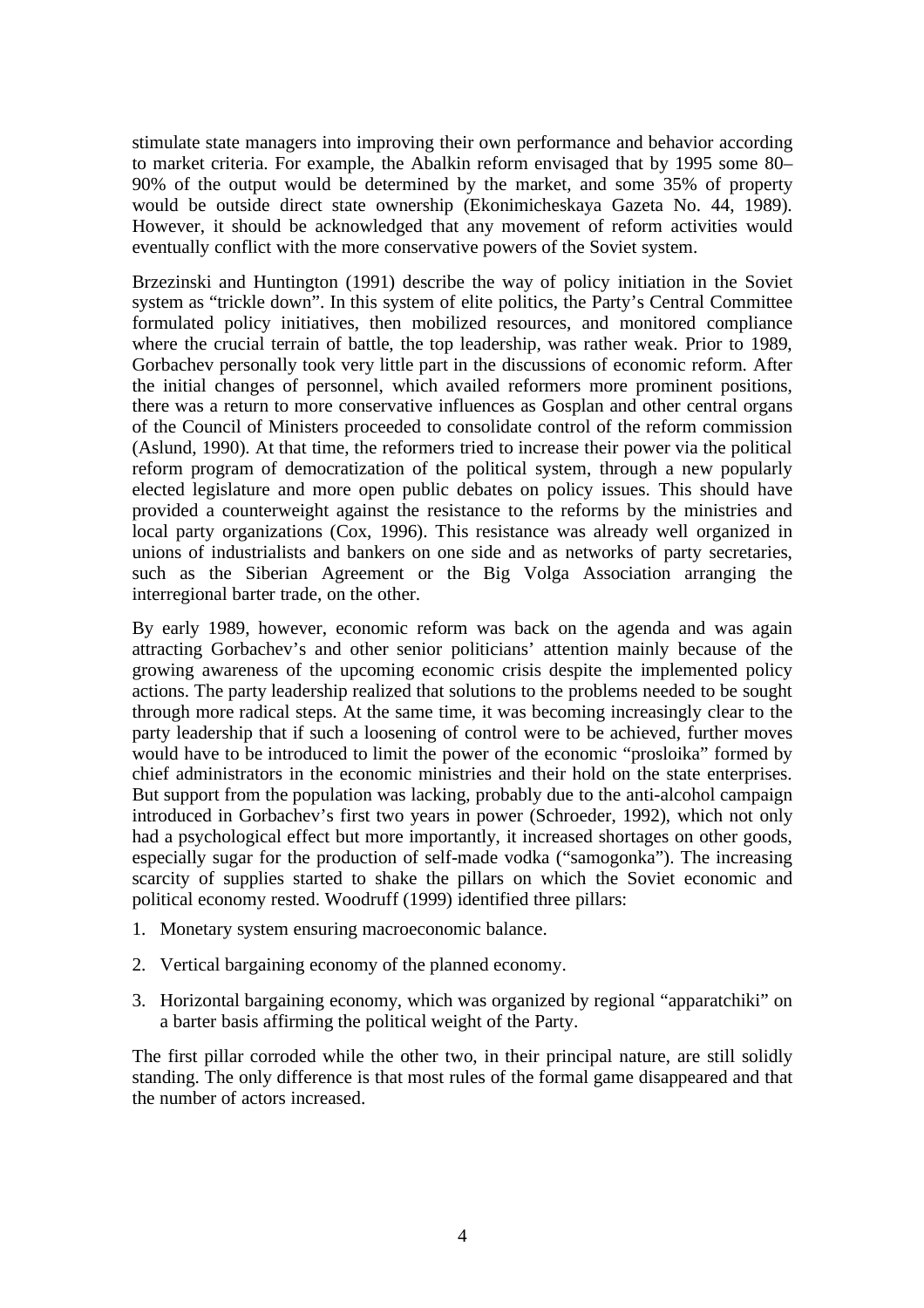### **2.2 1992 to1993: Shock therapying leads to a free falling economy**

Gorbachev's 500 day plan and Gaidar's shock therapy are rooted in the same Sovietstyle of economic thinking in the sense that they did not emerge from consultation with the people, parliament, and the already existing business community. The market reform package was launched in January 1992 just after the Soviet Union disintegrated. The federal deficit was reduced to zero from a former estimated high of 21%, according to the IMF. This was achieved mainly by a cutback in subsidies to consumers, industry and, very importantly, local governments. Military industry saw a reduction of funds by about 70% which, among others, contributed to a strong political polarization between the more technocratic team of reformers and the left-wing regulators. Surging inflation depleted individual savings and the social safety net and core governmental services disappeared. The shock therapy already failed in its initial state. Inflation control of the first month of 1992 did not endure beyond the fall of 1992, because the microeconomic units did not respond to price signals according to market economy norms. Macroeconomic stabilization did not materialize mostly because monetary control, fiscal discipline and foreign aid were actually harder to obtain than textbooks suggested.

The government failed to build a fundamental consensus among the major political and economic actors to jointly build a civil society with market principles guiding economic exchange. Instead, Russia was managed by highly organized polito-economic business networks, which were guided by their own interests of rent extraction and political power. The control over politics and media should secure future rents and privileges.

Trade liberalization opened vast windows of opportunities to transfer rents from mostly the natural wealth of Russia to the personal bank accounts of masterminds of politoeconomic business networks. Trade liberalization not only lead to enormous capital flight through exports, but increasing import pressure systematically replaced Russian goods with imports from the domestic consumption basket, killing most of the industries that operated on the domestic market. Trade liberalization has to be seen combined with a real ruble appreciation by keeping the inflation rate ahead of the nominal depreciation rate, which not only turned out to be rather expensive but also hurt Russian producers. Import penetration had soon reached the level of 60–70%. Productive capacities were largely underutilized and failed, and due to lacking revenues and increased costs were unable to allocate investment capital for restructuring. In addition, legal and political uncertainty did not create an inviting investment climate.

Although the macro-economic variables were still triste, Boris Yeltsin gave the green light to the voucher privatization program that was launched in mid 1993. It was clear that private ownership would keep the momentum of reform going and the probability of returning to a Soviet-type regime would be reduced. In the first privatization wave, less productive and non-strategic assets were privatized. Due to the fact that money was earned through trade and on the speculative financial market, the interest in Russian industry was small and stocks were changing owners at "throw away" prices. It was also clear that efficiency changes were not to be expected from such an early privatization program, because restructuring industrial assets did not make quick and good money. More generally, it should be acknowledged that major stealing in Russia did not occur through privatization and owning assets, but through protected and monopolized arbitrage in trade and insider trade on speculative financial markets. Immediate returns on productivity gains in industrial production were too low to be attractive for investors thereby hampering effective restructuring.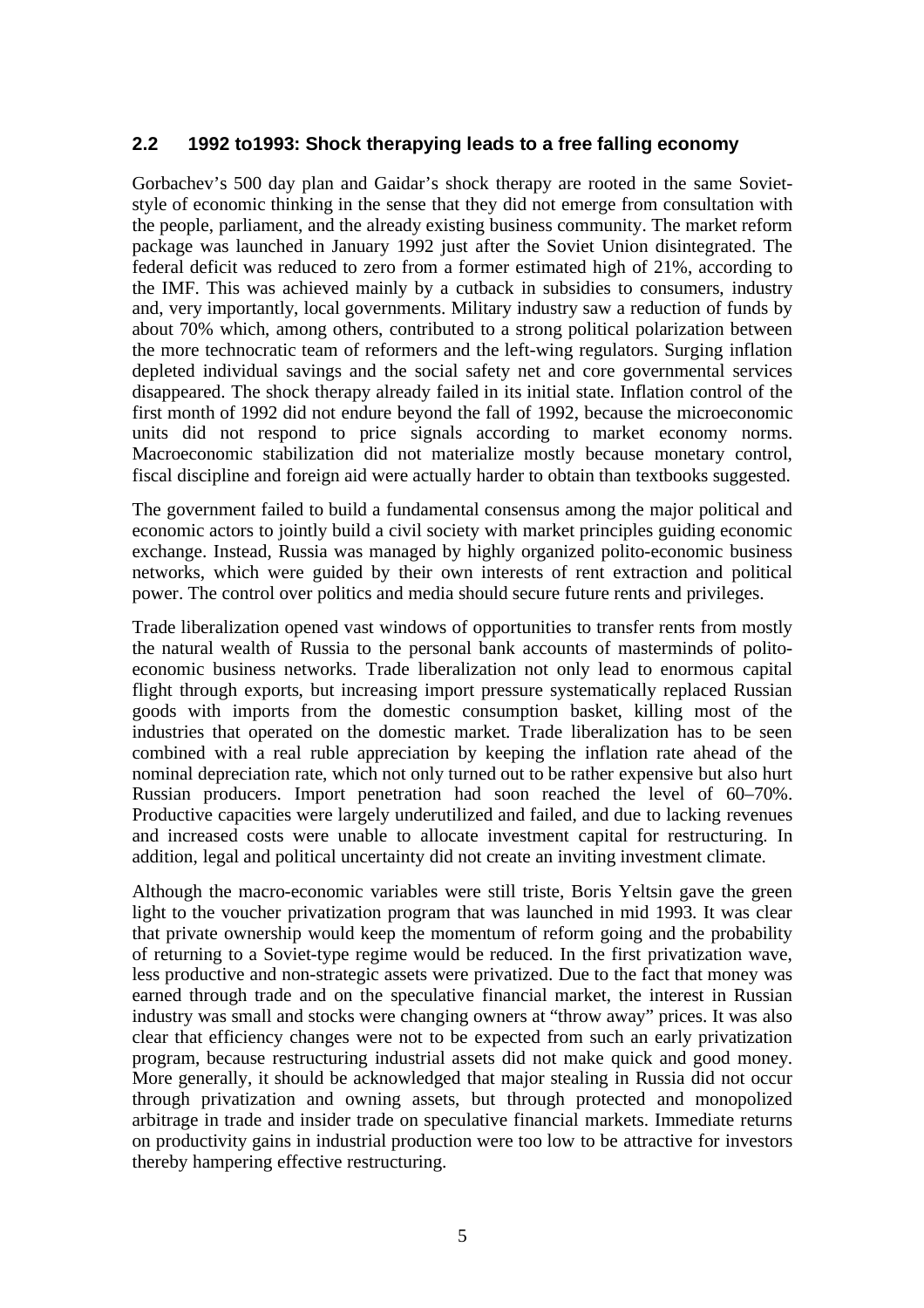# **3. Data and Methodology**

Data stems originally from GOSKOMSTAT and were retrieved from IIASA's socioeconomic database. Measures for output, labor and capital were available for 22 individual industry aggregates across all 89 subjects of the Russian Federation between 1987 and 1993 on a yearly basis. Industrial output on different aggregations was available from 1987 to 1997. This data set was, however, not used for the growth regressions. Large-scale inconsistencies in the statistical data increased over time. It is believed that the major tendencies already became apparent in 1993 when reporting was still better. The correlation of nominal output between 1993 and 1997 was 94%, which appears to be rather high. For a more detailed discussion on data issues see Kuboniwa (1999).

Efficiency is measured by the use of a non-parametric method called Data Envelopment Analysis (DEA) and is described in greater detail in Obersteiner (1999) and Ali and Seiford (1994). Efficiency in the context of the analysis can briefly be described as the difference between the benchmark input-output relation defined by the computed production frontier surface and the actual input-output relation of each industry in each region. In other words, efficiency can be defined as the difference between the best practice or benchmark input-output and actual input-output relation.

The parametric models that were applied are described in Greene (1993). The results of the estimation of Cobb-Douglas production functions are shown below. The more flexible translog production function and econometric frontier functions in both the Cobb-Douglas and translog functional form were also estimated with the purpose of estimating and comparing efficiency scores. It turned out that the econometric efficiency scores of regions and industries were only very weakly correlated with efficiency scores. The correlation coefficients between the DEA efficiencies and Cobb-Douglas efficiencies, using both the Battese and Coelli (1992) frontier function and the two way error component fixed effects model, did not exceed 10%. When we used the translog specification, it turned out that the estimated efficiencies were almost indistinguishably small. This suggests that the DEA envelopment hull (which envelops the surface of the data cloud) is significantly different from the production function (which is a fitted line through the average of the data cloud). The difference in the constructed benchmark surface might be related to outliers. However, the units that constructed the hull were not identified as outliers after individual inspection. Due to the fact that DEA is a non-parametric approach, which better fits applications in noncompetitive markets, we decided to continue with DEA efficiency scores, which also appeared to be plausible after individual inspection.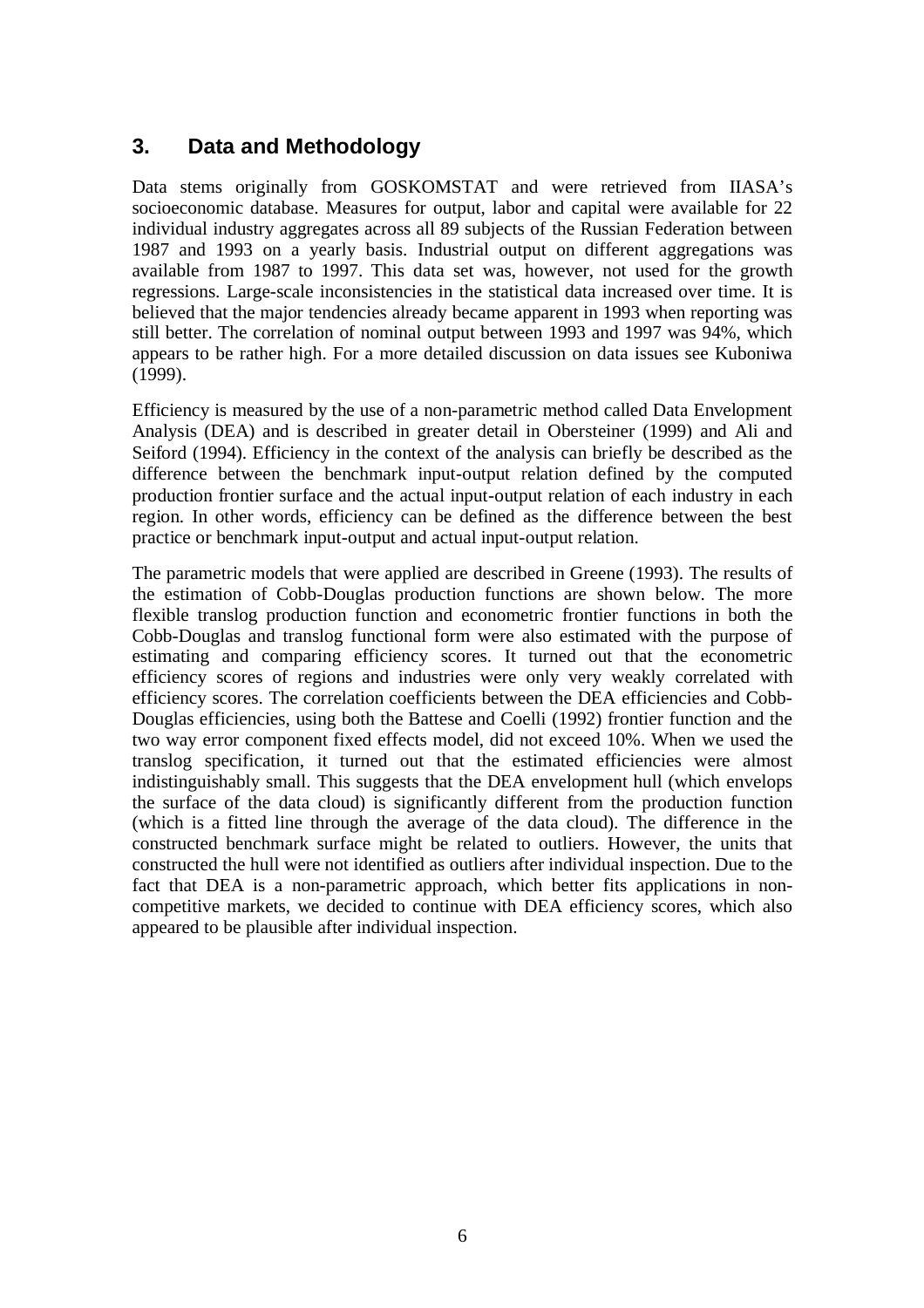# **4. Results**

### **4.1 Output decline between 1987 to 1997**

*Table 1*: Overview of nominal regional industrial output (Y) in million rubles, indicators of change, and share of industrial output in the economy.

|                           | $Y_1987$  | $Y_1997$   | Index of<br>change | Contribution Shift share<br>to change | 1997/1987 | Share of<br>industry on<br>GDP in 1996 |
|---------------------------|-----------|------------|--------------------|---------------------------------------|-----------|----------------------------------------|
| <b>Russian Federation</b> | 511951668 | 1582998193 | 0.4703             |                                       |           | 0.5516                                 |
| Adygei Rep.               | 724588    | 1059829    | 0.2225             | 0.0004                                | 0.5287    | 0.3560                                 |
| Altai Rep.                | 121573    | 163721     | 0.2048             | 0.0000                                | 0.4868    | 0.0763                                 |
| Altai T.                  | 7412970   | 15326339   | 0.3144             | 0.0087                                | 0.7474    | 0.5807                                 |
| Amur Reg.                 | 1663044   | 5495988    | 0.5026             | 0.0042                                | 1.1946    | 0.2778                                 |
| Arkhangelsk Reg.          | 4786433   | 12657444   | 0.4022             | 0.0087                                | 0.9559    | 0.6608                                 |
| Astrakhan Reg.            | 2022832   | 4541207    | 0.3414             | 0.0028                                | 0.8115    | 0.4833                                 |
| Bashkortostan Rep.        | 15016302  | 48187891   | 0.4881             | 0.0366                                | 1.1600    | 0.8480                                 |
| Belgorod Reg.             | 3945744   | 15413436   | 0.5941             | 0.0127                                | 1.4120    | 0.8868                                 |
| Bryansk Reg.              | 5036741   | 5869673    | 0.1772             | 0.0009                                | 0.4213    | 0.4485                                 |
| Buryat Rep.               | 2254368   | 5976267    | 0.4032             | 0.0041                                | 0.9583    | 0.5207                                 |
| Chelyabinsk Reg.          | 18144436  | 53580696   | 0.4491             | 0.0391                                | 1.0674    | 0.9806                                 |
| Chita Reg.                | 1879625   | 5117724    | 0.4141             | 0.0036                                | 0.9842    | 0.3450                                 |
| Chuvash Rep.              | 4095314   | 7967493    | 0.2959             | 0.0043                                | 0.7033    | 0.6968                                 |
| Irkutsk Reg.              | 10956657  | 31357464   | 0.4353             | 0.0225                                | 1.0345    | 0.6427                                 |
| Ivanovo Reg.              | 7973903   | 7145001    | 0.1363             | $-0.0009$                             | 0.3239    | 0.7296                                 |
| Kabardino-Balkar Rep.     | 1800846   | 2405397    | 0.2031             | 0.0007                                | 0.4828    | 0.3967                                 |
| Kaliningrad Reg.          | 2780207   | 4832096    | 0.2643             | 0.0023                                | 0.6283    | 0.4783                                 |
| Kalmyk Rep.               | 255324    | 664737     | 0.3960             | 0.0005                                | 0.9411    | 0.3564                                 |
| Kaluga Reg.               | 3076598   | 6438350    | 0.3183             | 0.0037                                | 0.7565    | 0.5350                                 |
| Kamchatka Reg.            | 2054756   | 5509844    | 0.4078             | 0.0038                                | 0.9693    | 0.6599                                 |
| Karachai-Cherkess Rep.    | 903390    | 1288605    | 0.2169             | 0.0004                                | 0.5156    | 0.4938                                 |
| Kemerovo Reg.             | 12094969  | 41392376   | 0.5205             | 0.0324                                | 1.2371    | 0.8925                                 |
| Khabarovsk T.             | 6144100   | 13570212   | 0.3359             | 0.0082                                | 0.7984    | 0.5269                                 |
| Khakass Rep.              | 2111018   | 5302808    | 0.3820             | 0.0035                                | 0.9080    | 0.7175                                 |
| Kirov Reg.                | 5207153   | 11863394   | 0.3465             | 0.0074                                | 0.8235    | 0.6711                                 |
| Komi Rep.                 | 3799861   | 15515984   | 0.6210             | 0.0129                                | 1.4760    | 0.5346                                 |
| Kostroma Reg.             | 2479819   | 5430294    | 0.3330             | 0.0033                                | 0.7916    | 0.6036                                 |
| Krasnodar T.              | 10216956  | 19983508   | 0.2975             | 0.0108                                | 0.7070    | 0.3682                                 |
| Krasnoyarsk T.            | 13759101  | 49789938   | 0.5504             | 0.0398                                | 1.3081    | 0.7473                                 |
| Kurgan Reg.               | 2907132   | 5748638    | 0.3007             | 0.0031                                | 0.7148    | 0.5792                                 |
| Kursk Reg.                | 4213294   | 11482592   | 0.4145             | 0.0080                                | 0.9851    | 0.7284                                 |
| Leningrad Reg.            | 5891792   | 14869716   | 0.3838             | 0.0099                                | 0.9123    | 0.7346                                 |
| Lipetsk Reg.              | 4893602   | 19635209   | 0.6102             | 0.0163                                | 1.4504    | 1.1922                                 |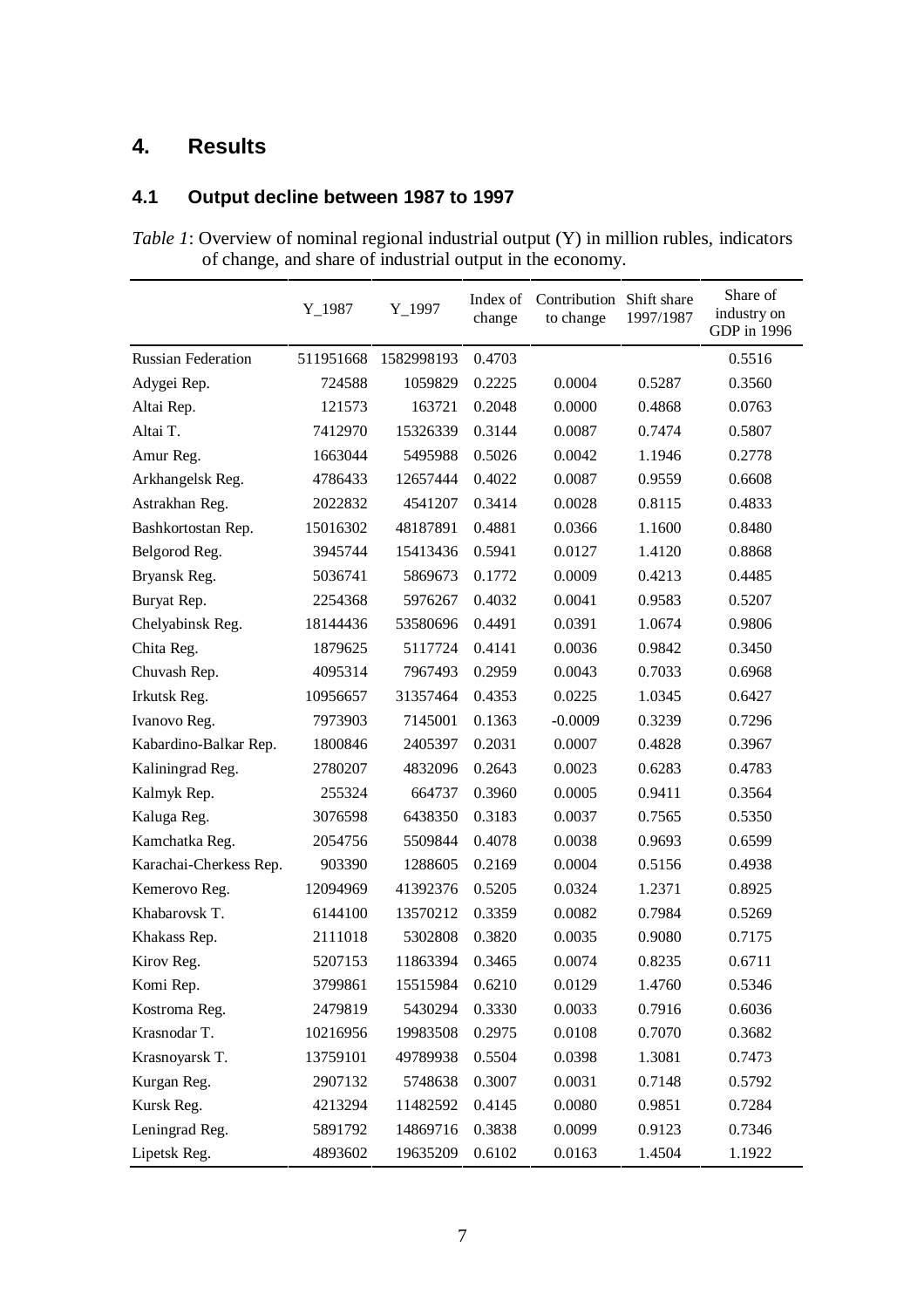| Magadan Reg.         | 2095166  | 4371196         | 0.3173 | 0.0025    | 0.7542 | 0.5137 |
|----------------------|----------|-----------------|--------|-----------|--------|--------|
| Primorsky T.         | 6949301  | 18846667        | 0.4125 | 0.0131    | 0.9803 | 0.6777 |
| Mariy El Rep.        | 1762395  | 3747427         | 0.3234 | 0.0022    | 0.7686 | 0.5599 |
| Moscow               | 30726608 | 96622182        | 0.4782 | 0.0728    | 1.1367 | 0.3023 |
| Moscow Reg.          | 25297898 | 40208581        | 0.2417 | 0.0165    | 0.5745 | 0.5774 |
| Murmansk Reg.        | 5074920  | 16629274        | 0.4984 | 0.0128    | 1.1845 | 0.8021 |
| Nizhny Novgorod Reg. | 15785347 | 41512489        | 0.4000 | 0.0284    | 0.9506 | 0.6984 |
| North Ossetian Rep.  | 1500072  | 1406355         | 0.1426 | $-0.0001$ | 0.3389 | 0.0000 |
| Novgorod Reg.        | 2181780  | 6165770         | 0.4298 | 0.0044    | 1.0215 | 0.6990 |
| Novosibirsk Reg.     | 8050951  | 16042117        | 0.3030 | 0.0088    | 0.7203 | 0.4638 |
| Omsk Reg.            | 7528355  | 24458058        | 0.4941 | 0.0187    | 1.1744 | 0.6570 |
| Orel Reg.            | 2978887  | 9197920         | 0.4696 | 0.0069    | 1.1161 | 2.5440 |
| Orenburg Reg.        | 7718354  | 23205539        | 0.4573 | 0.0171    | 1.0868 | 0.1651 |
| Penza Reg.           | 3955835  | 8278740         | 0.3183 | 0.0048    | 0.7565 | 0.5830 |
| Perm Reg.            | 11726824 | 38607950        | 0.5007 | 0.0297    | 1.1901 | 0.6805 |
| Pskov Reg.           | 2064777  | 3337913         | 0.2459 | 0.0014    | 0.5844 | 0.4793 |
| Rep. Dagestan        | 1946811  | 1751922         | 0.1369 | $-0.0002$ | 0.3253 | 0.1917 |
| Rep. Karelia         | 2537987  | 7139800         | 0.4278 | 0.0051    | 1.0169 | 0.7149 |
| Rep. Mordovia        | 2731626  | 5774916         | 0.3215 | 0.0034    | 0.7642 | 0.6067 |
| Rostov Reg.          | 12640674 | 23006876        | 0.2768 | 0.0114    | 0.6579 | 0.7250 |
| Ryazan Reg.          | 5632502  | 10628435        | 0.2870 | 0.0055    | 0.6821 | 0.7520 |
| Sakha Rep.           | 2813193  | 16935893        | 0.9156 | 0.0156    | 2.1761 | 0.5275 |
| Sakhalin Reg.        | 2711235  | 6196065         | 0.3476 | 0.0038    | 0.8261 | 0.6192 |
| Samara Reg.          | 15010733 | 56864099        | 0.5761 | 0.0462    | 1.3694 | 0.8003 |
| Saratov Reg.         | 8152187  | 16722332        | 0.3120 | 0.0095    | 0.7415 | 0.4341 |
| Smolensk Reg.        | 3932667  | 7883648         | 0.3049 | 0.0044    | 0.7246 | 0.6680 |
| St. Petersburg       | 18868697 | 37381323        | 0.3013 | 0.0204    | 0.7161 | 0.5271 |
| Stavropol T.         | 5206848  | 11452744        | 0.3345 | 0.0069    | 0.7951 | 0.5369 |
| Sverdlovsk Reg.      | 22721349 | 64424443 0.4312 |        | 0.0461    | 1.0249 | 0.8429 |
| Tambov Reg.          | 3773958  | 5494390         | 0.2214 | 0.0019    | 0.5263 | 0.5689 |
| Tatarstan Rep.       | 14754678 | 49948068        | 0.5148 | 0.0389    | 1.2237 | 0.6786 |
| Tomsk Reg.           | 2591530  | 10926669        | 0.6412 | 0.0092    | 1.5241 | 0.6334 |
| Tula Reg.            | 7391922  | 15255241        | 0.3139 | 0.0087    | 0.7460 | 0.5886 |
| Tuva Rep.            | 211380   | 371790          | 0.2675 | 0.0002    | 0.6358 | 0.2469 |
| Tver Reg.            | 5625697  | 11409342        | 0.3084 | 0.0064    | 0.7331 | 0.8970 |
| Tyumen Reg.          | 19527105 | 128394705       | 1.0000 | 0.1202    | 2.3768 | 0.5518 |
| Udmurt Rep.          | 5604944  | 15719397        | 0.4265 | 0.0112    | 1.0138 | 0.6847 |
| Ulyanovsk Reg.       | 5120323  | 13801886        | 0.4100 | 0.0096    | 0.9744 | 0.8126 |
| Vladimir Reg.        | 7986985  | 12764041        | 0.2431 | 0.0053    | 0.5777 | 0.8519 |
| Volgograd Reg.       | 9517505  | 21790021        | 0.3482 | 0.0136    | 0.8276 | 0.7039 |
| Vologda Reg.         | 5741050  | 24994908        | 0.6621 | 0.0213    | 1.5738 | 1.1672 |
| Voronezh Reg.        | 7252177  | 15384723        | 0.3226 | 0.0090    | 0.7668 | 0.6007 |
| Yaroslavl Reg.       | 6558793  | 17398543        | 0.4034 | 0.0120    | 0.9589 | 0.8214 |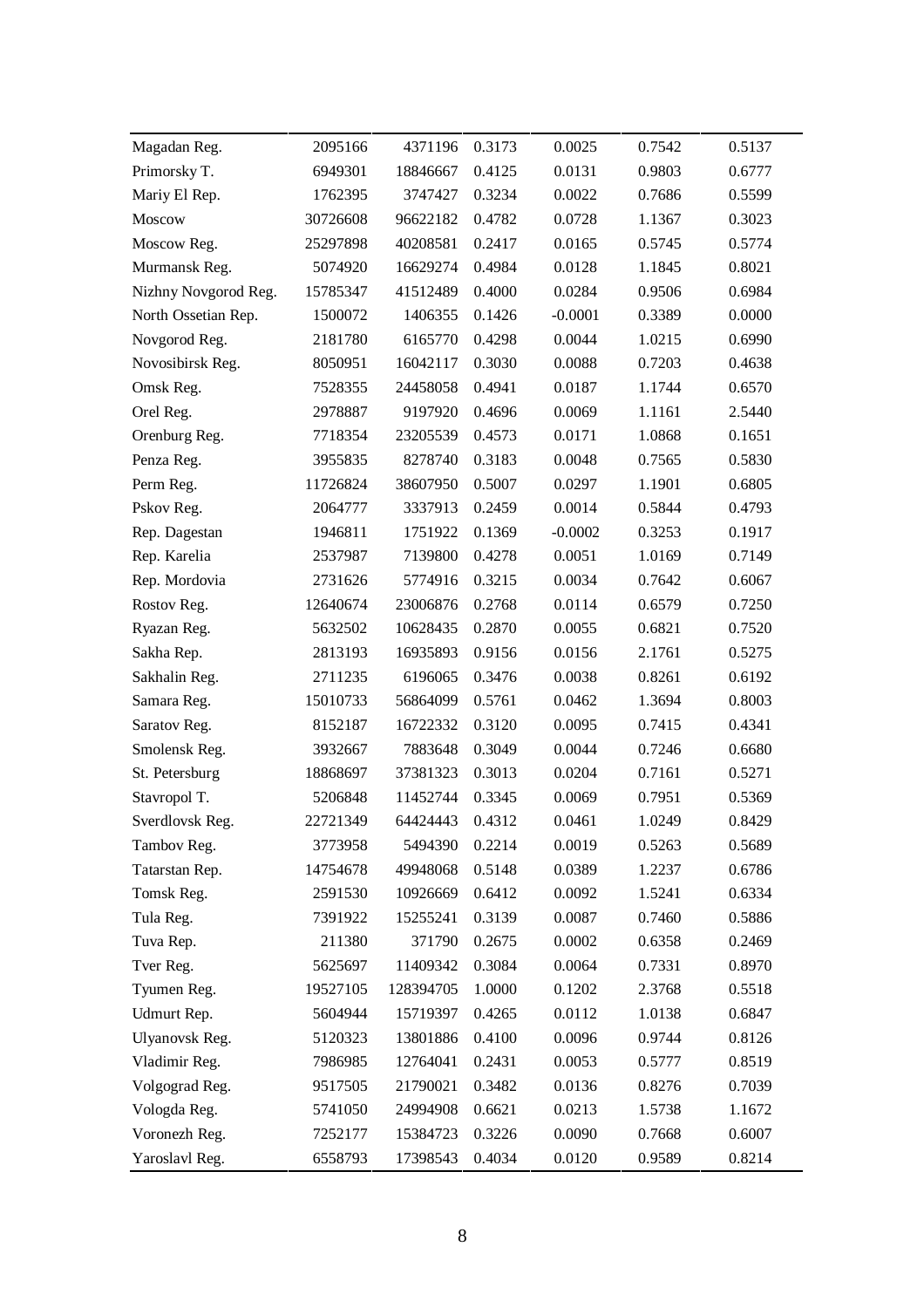The index of change was computed by  $\max_i (Y_{i,1997} - Y_{i,1987})$  $,1997$   $\qquad i,1987$  $i \cdot i$ ,1997  $i$  $i,1997$   $\frac{1}{i}$  $Y_{i,1997} - Y_{i}$  $Y_{i,1997} - Y$ −  $\frac{-Y_{i,1987}}{Y}$ , the contribution to change

by 
$$
\frac{Y_{i,1997} - Y_{i,1987}}{\sum_{i} Y_{i,1997} - \sum_{i} Y_{i,1987}}
$$
 (its sum equals one), and finally the shift share was computed by\n
$$
\frac{Y_{i,1997} \sum_{i} Y_{i,1987}}{\sum_{i} Y_{i,1997} Y_{i,1987}}
$$
. The index of change is the normalized relative growth of nominal

*i* industrial output between 1987 and 1997. The contribution of change can be interpreted as the region's contribution to the nominal change of industrial output of all regions, and finally the shift share is just the ration of the region's contribution to total industrial output to that of the Russian Federation between 1997 and 1987. The share of industry output on regional GDP in 1996 provides some light on serious data uncertainties. A share larger than one is, by definition, not possible and a share of the service sector (not industry) of over 40% in major northern oil drilling regions, such as Tyumen, are very doubtful. This means that errors, which are usually assumed to be equal across all regions (e.g., share of gray economy), are unlikely to exhibit consistent properties. Thus, data analysis can and should only be used to a limited extent for empirical verification purposes for any kind of theoretical reasoning. It is also highly questionable to draw any kind of useful policy conclusions from empirical analysis. The application of econometric models for causality testing should be avoided. However, it is observed that data uncertainties and their scientific consequences are rarely discussed among transition economists.

|                    | Y 1987       | Y 1997    | Index of<br>change | Contribution<br>to change, % | Shift share<br>87/97 | Share in<br>1987, % | Share in<br>1997, % |
|--------------------|--------------|-----------|--------------------|------------------------------|----------------------|---------------------|---------------------|
| Chemical           | 36340488     | 91849472  | 0.24               | 5.56                         | 0.845883             | 7.24                | 6.12                |
| Construction       | 19274765     | 57696768  | 0.28               | 3.85                         | 1.001814             | 3.84                | 3.85                |
| Electric power     | 22333965     | 238502307 | 1.00               | 21.66                        | 3.573973             | 4.45                | 15.90               |
| Ferrous metallurgy | 28910246     | 242249660 | 0.78               | 21.37                        | 2.804374             | 5.76                | 16.15               |
| Flour              | 12781697     | 29216147  | 0.21               | 1.65                         | 0.764996             | 2.55                | 1.95                |
| Food               | 64606032     | 172319088 | 0.25               | 10.79                        | 0.892657             | 12.87               | 11.49               |
| Forest             | 28657300     | 51463388  | 0.17               | 2.28                         | 0.601018             | 5.71                | 3.43                |
| Fuel               | 44092793     | 248502307 | 0.53               | 20.48                        | 1.886198             | 8.78                | 16.56               |
| Glass              | 1595632      | 4361151   | 0.26               | 0.28                         | 0.91473              | 0.32                | 0.29                |
| Light              | 62996849     | 32438229  | 0.05               | $-3.06$                      | 0.172331             | 12.55               | 2.16                |
| Machine            | $1.56E + 08$ | 254900524 | 0.15               | 9.94                         | 0.547926             | 31.01               | 16.99               |
| Non-ferrous metal  | 24802130     | 76717896  | 0.29               | 5.20                         | 1.035219             | 4.94                | 5.11                |

*Table 2*: Overview of nominal industry output (Y in 1987 and 1997) in million rubles, indicators of change, and share of industrial output in the economy.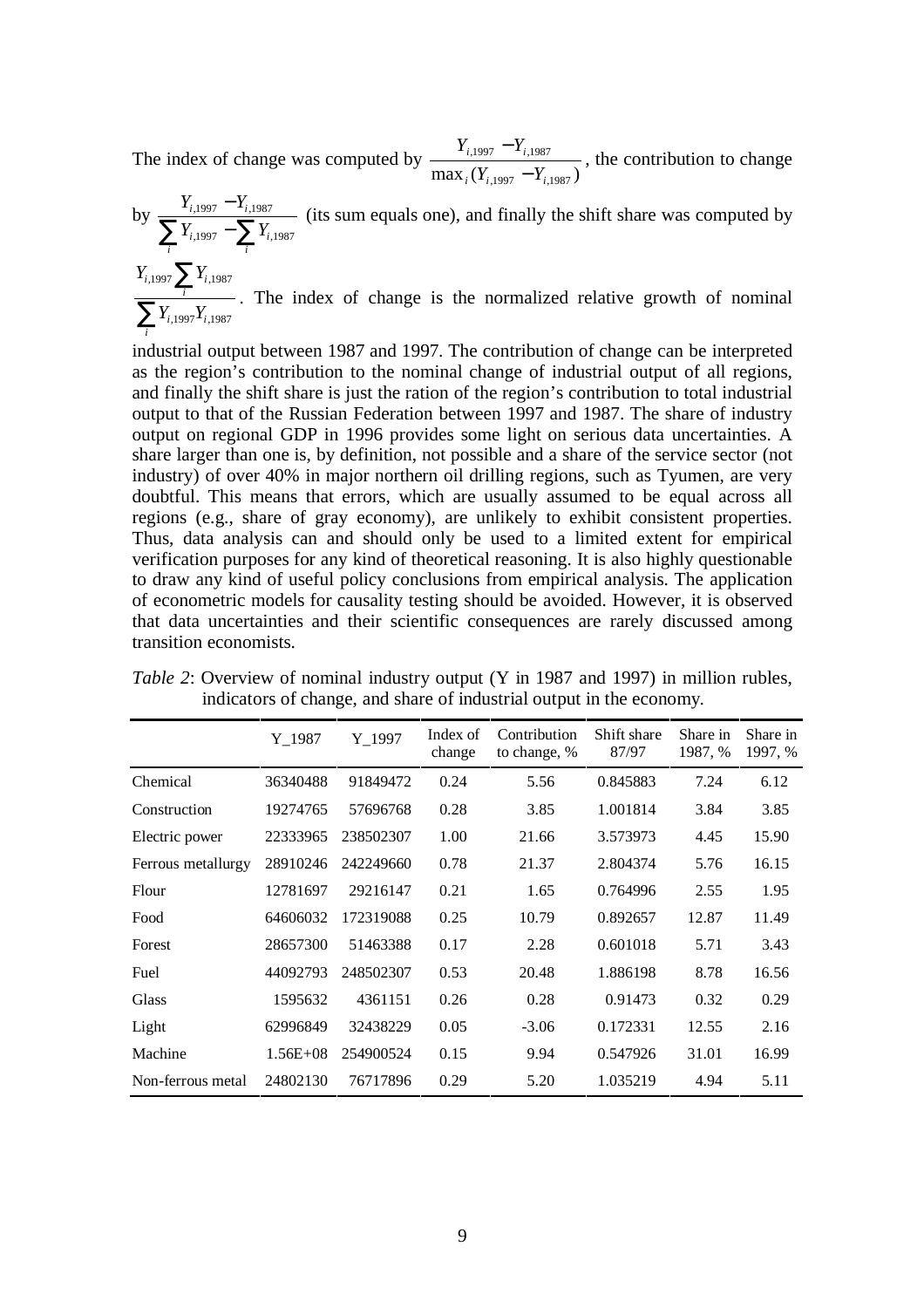The results from *Table 1*, covering the performance of the individual subjects of the Russian Federation, are directly linked to the industrial structure. It can be seen that regions, which are endowed with exploitable and exportable natural resources, such as Tyumen (oil), Sakha (non-ferrous metal and diamonds, and Komi (fuel, forest, electricity), are leading (see industrial structure, *Table 3*). Regions, which are mainly dependent on the food industry, machine building, traditional chemical industry and light industry are losing. From *Table 2*, it can be seen that the light industry, thus, regions depending on the light industry (e.g., Ivanov), faced the sharpest decline. Machine building and forest industry follow the light industry as under-performers. Further characteristics are that under-performing regions are either regions with a high non-Russian and low educated population or regions with a high share of agriculture and/or large share of military industry. It appears that only the city of Moscow, which was probably also a military industry center previously, managed to avoid a dramatic industrial decline. Moscow could profit from the 'entry port' effect and spillovers from the financial and service economy.

*Table 3*: Industrial structure (in percent of industrial regional output in 1996) of the top 10 and bottom 10 regions.

| Top $10$                         | Chem-<br>icals | Con-<br>struction power metals |      | <b>Electric Ferrous</b> |     | Flour Food | For-<br>estry |      | Fuel Glass | Light | Ma-<br>chines | Non-<br>ferrous<br>metals | Other |
|----------------------------------|----------------|--------------------------------|------|-------------------------|-----|------------|---------------|------|------------|-------|---------------|---------------------------|-------|
| Tyumen Reg.                      | 1.1            | 1.6                            | 10.2 | 0.0                     | 0.7 | 2.3        | 1.0           | 80.2 | 0.0        | 0.3   | 2.4           | 0.0                       | 0.2   |
| Sakha (Yakut)<br>Republic        | 0.0            | 3.4                            | 12.4 | 0.1                     | 0.0 | 7.6        | 1.5           | 16.4 | 0.0        | 0.4   | 2.2           | 54.5                      | 1.5   |
| Vologda Reg.                     | 6.7            | 11.8                           | 9.9  | 51.4                    | 1.0 | 5.7        | 5.9           | 0.5  | 0.3        | 0.7   | 5.2           | 0.2                       | 0.7   |
| Tomsk Reg.                       | 22.6           | 4.4                            | 11.9 | 0.3                     | 2.6 | 6.5        | 4.3           | 33.9 | 0.1        | 0.3   | 11.4          | 0.0                       | 1.7   |
| Komi Republic                    | 0.0            | 4.1                            | 20.0 | 0.0                     | 0.1 | 5.5        | 16.5          | 46.9 | 0.0        | 1.7   | 3.2           | 0.0                       | 2.0   |
| Lipetsk Reg.                     | 1.1            | 3.5                            | 12.9 | 56.4                    | 1.3 | 9.5        | 0.2           | 0.0  | 0.0        | 0.4   | 14.0          | 0.0                       | 0.7   |
| Belgorod Reg.                    | 2.4            | 8.1                            | 13.2 | 41.5                    | 2.6 | 16.6       | 0.6           | 0.0  | 0.0        | 0.7   | 13.7          | 0.0                       | 0.6   |
| Samara Reg.                      | 9.6            | 3.1                            | 11.8 | 0.1                     | 1.3 | 6.7        | 0.6           | 12.5 | 0.1        | 0.6   | 51.3          | 1.7                       | 0.6   |
| Krasnoyarsk T.                   | 7.2            | 3.4                            | 12.2 | 0.7                     | 1.2 | 6.7        | 6.2           | 11.1 | 0.0        | 0.8   | 6.2           | 42.6                      | 1.7   |
| Kemerovo<br>Reg.                 | 6.0            | 3.4                            | 12.3 | 28.6                    | 1.3 | 4.9        | 1.1           | 31.0 | 0.2        | 0.6   | 6.7           | 2.8                       | 1.1   |
| Bottom 10                        |                |                                |      |                         |     |            |               |      |            |       |               |                           |       |
| Ivanovo Reg.                     | 3.2            | 3.2                            | 21.0 | 0.0                     | 3.0 | 16.6       | 2.9           | 0.1  | 0.0        | 32.6  | 16.5          | 0.0                       | 0.9   |
| Republic<br>Dagestan             | 2.8            | 14.5                           | 21.6 | 0.0                     | 5.6 | 18.6       | 0.7           | 15.4 | 1.1        | 1.1   | 16.9          | 0.0                       | 1.7   |
| Bryansk Reg.                     | 0.6            | 12.0                           | 12.7 | 0.8                     | 4.8 | 22.8       | 5.6           | 0.2  | 2.6        | 2.9   | 29.6          | 0.0                       | 5.4   |
| Kabardino-<br>Balkar<br>Republic | 0.3            | 7.4                            | 24.2 | 0.0                     | 4.3 | 21.8       | 0.8           | 0.0  | 0.0        | 5.4   | 29.9          | 3.2                       | 2.7   |
| Altai Republic                   | 1.4            | 11.8                           | 0.0  | 0.0                     | 0.4 | 43.0       | 12.8          | 0.0  | 0.0        | 5.4   | 7.1           | 15.2                      | 2.9   |
| KarachaiCher<br>kess Republic    | 26.2           | 29.2                           | 14.8 | 0.0                     | 0.6 | 16.1       | 2.3           | 0.4  | 0.0        | 1.5   | 6.4           | 1.6                       | 0.9   |
| Tambov Req.                      | 16.3           | 4.9                            | 20.4 | 0.2                     | 5.4 | 22.9       | 1.6           | 0.0  | 0.0        | 3.4   | 24.1          | 0.0                       | 0.8   |
| Adygei<br>Republic               | 0.7            | 8.3                            | 10.0 | 0.0                     | 3.5 | 43.5       | 14.3          | 1.6  | 0.0        | 0.8   | 12.9          | 0.0                       | 4.4   |
| Moscow Reg.                      | 9.5            | 9.2                            | 9.5  | 3.7                     | 3.4 | 14.7       | 4.3           | 0.2  | 0.9        | 7.1   | 33.4          | 2.5                       | 1.6   |
| Vladimir Req.                    | 4.6            | 4.8                            | 18.0 | 0.7                     | 2.5 | 9.5        | 4.4           | 0.4  | 5.0        | 6.6   | 39.2          | 2.5                       | 1.8   |
| Pskov Reg.                       | 0.1            | 5.1                            | 18.1 | 0.1                     | 3.8 | 22.8       | 4.1           | 0.1  | 0.5        | 5.7   | 35.9          | 0.1                       | 3.6   |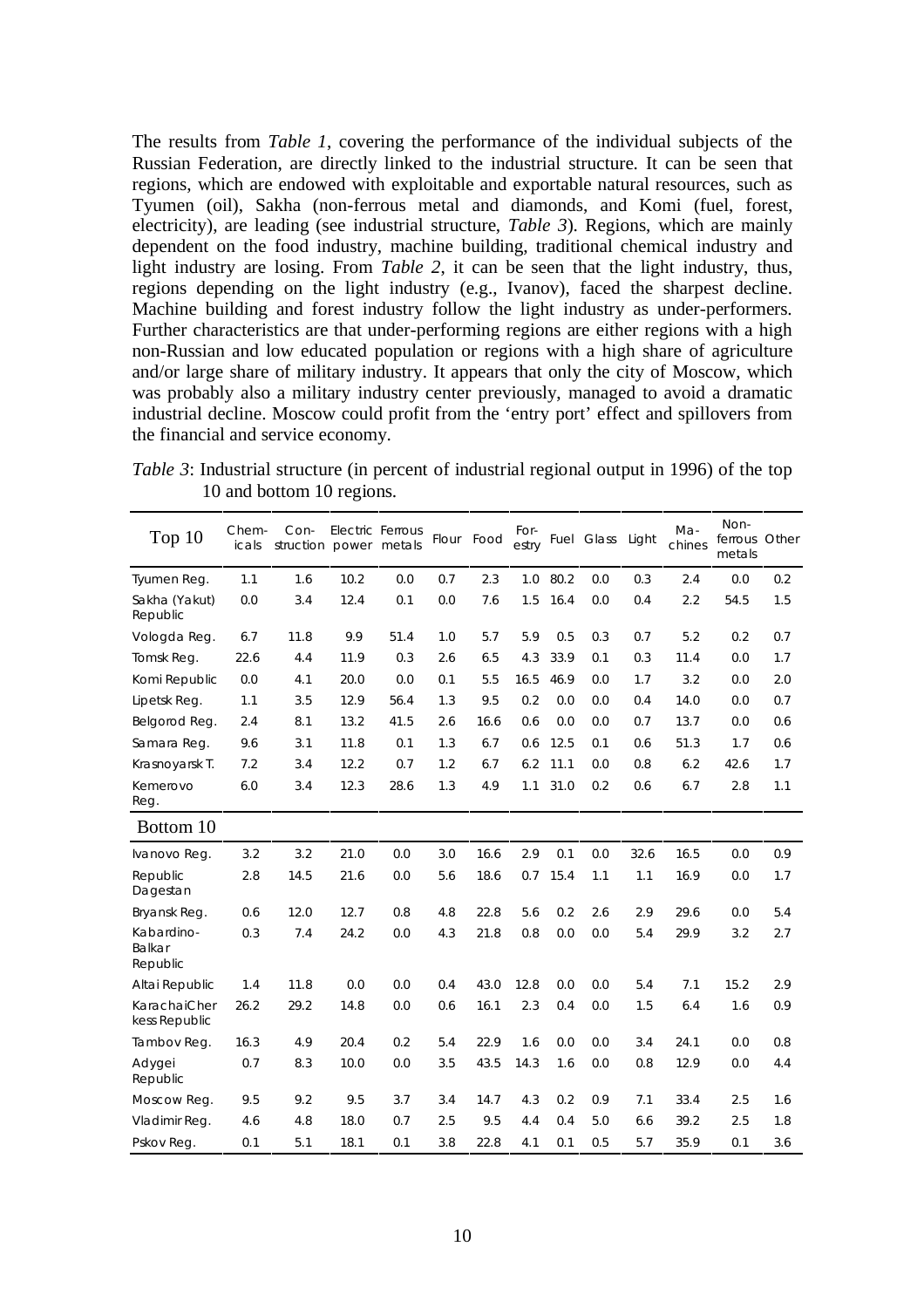# **5. Efficiency Estimations with DEA**

### **5.1 Efficiency**

| <i>Table 4:</i> Average and standard deviation of efficiency across all industries and regions |  |  |  |  |
|------------------------------------------------------------------------------------------------|--|--|--|--|
| in 1987 and 1993.                                                                              |  |  |  |  |

| Model      | Year | <b>Weighted Average</b> | <b>Weighted Standard Deviation</b> |
|------------|------|-------------------------|------------------------------------|
| <b>CRS</b> | 1987 | 0.212276                | 0.173184                           |
|            | 1993 | 0.165625                | 0.218403                           |
| <b>VRS</b> | 1987 | 0.517159                | 0.365533                           |
|            | 1993 | 0.642567                | 0.382588                           |
| Scale      | 1987 | 0.304883                | 0.192349                           |
|            | 1993 | 0.476942                | 0.164185                           |

From *Table 4*, it is not possible to judge whether the aggregate efficiency gains can be observed in the course of transition. DEA is unit invariant, i.e., up and down scaling of all variables does not matter, however, in our model the output and capital measures were dramatically changing during the inflationary period after 1991, whereas labor, which is a physical measure, was not subject to re-scaling. This made it impossible to pool the data and infer efficiency changes over time. The input/output relations also changed dramatically as shown in Section 6.

Thus, what we observe in *Table 4* is the average distance of all regional industries to the best practice technology in a particular year. Due to the large sample size, the difference in the mean efficiency between 1987 and 1993 is significant on a 99% confidence interval using the Student t-test. However, the direction of change is apparently dependent on the model used. In the CRS case average efficiency declined and in the VRS model the efficiency improved with the introduction of market principles. This result is due to differences of the efficient hull constructed by the CRS and the VRS model.

We can conclude from *Table 4* that shock therapy led to a more diverse industry structure (increase in the standard deviation of efficiency) although, on average, the relative distance of inefficient industries to the best practice industries did not change. When we try to split efficiency into inefficiencies of scale and technical inefficiency, we find that efficiency of scale increased suggesting that new prices and output decline rendered gigantic production less competitive. Output decline, however, made large inefficient industries more economically viable through size adjustment. This is in line with the results of an increase in the economies of scale measured by the production function approach below and by the fact that concentrated industries — usually gigantic on the enterprise level  $-$  declined more rapidly.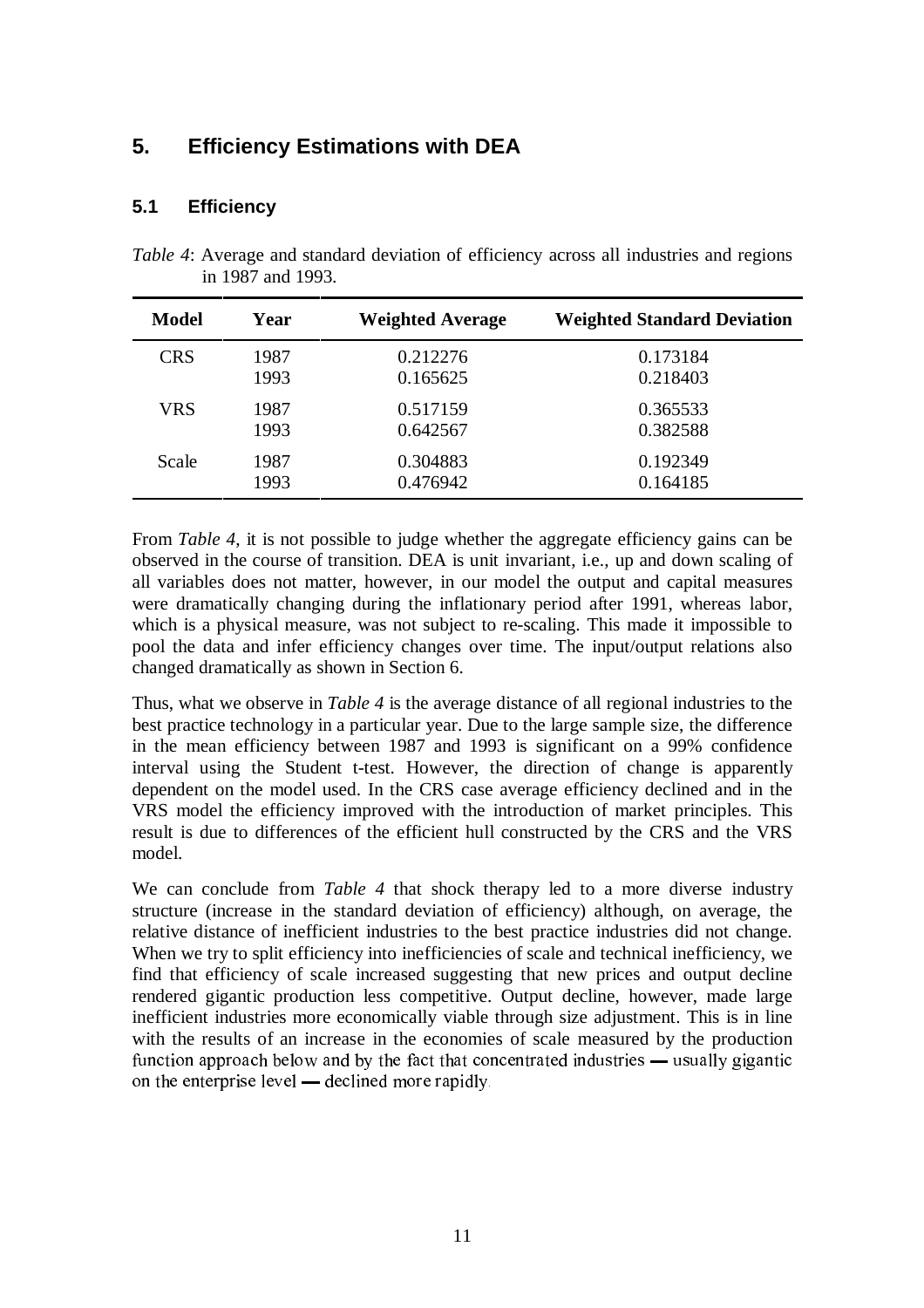### **5.2 Efficiencies and the regions**

*Table 5*: Correlation between change in regional output (Y), industrial labor force (L), and industrial fixed capital stock (K) between 1987 and 1993, and absolute weighted efficiency (Eff ), change in weighted efficiency (Eff  $\quad$  87-Eff  $\quad$  93) and weighted standard deviations (S.D. Eff\_) using a region/industry panel (1120 observations) and DEA (Variable Returns to Scale (VRS) and Constant Returns to Scale (CRS)).

|                       | Y 87/Y 93 | L 87/L 93  | K 87/K 93 |
|-----------------------|-----------|------------|-----------|
| Eff_VRS_87            | 0.0669    | $-0,1001$  | 0.138164  |
| Eff VRS 93            | $-0.4644$ | 0,0541     | 0.042676  |
| Eff CRS 87            | 0.1163    | $-0,1583$  | 0.447872  |
| Eff CRS 93            | $-0.3665$ | 0,0117     | 0.135165  |
| Eff_VRS_87-Eff_VRS_93 | 0.7083    | $-0.18669$ | 0.102903  |
| Eff_CRS_87-Eff_CRS_93 | 0.4671    | $-0.14811$ | 0.253886  |
| S.D. Eff_VRS_87       | 0.1162    | $-0.11595$ | 0.140638  |
| S.D. Eff_VRS_93       | $-0.4598$ | 0.077588   | 0.068244  |
| S.D. Eff_CRS_87       | 0.0867    | $-0.17264$ | 0.412648  |
| S.D. Eff_CRS_93       | $-0.2968$ | $-0.02719$ | 0.107941  |

### **5.2.1 Output decline**

- Little correlation between efficiency in 1987 and output decline; the positive sign indicates that regions that were more efficient in 1987 declined faster (Eff 87, Y 87/Y 93).
- There is a strong negative correlation between the efficiency in 1993 and output decline; the negative sign indicates that regions that were efficient in 1993 declined slower (Eff\_93, Y\_87/Y\_93).
- The strongest correlation can be found between the change in efficiency and change in output; regions that improved in terms of efficiency were able to decline slower (Eff\_87-Eff\_93, Y\_87/Y\_93).
- Regions that allowed for more diversity between industries within the region declined slower (SD Eff\_93, Y\_87/Y\_93).

### **5.2.2 Labor market**

Overall there is weak correlation between efficiency indicators and labor force developments. The correlation tends to indicate that regions that were more successful in moving people out of the industrial labor force gained efficiency.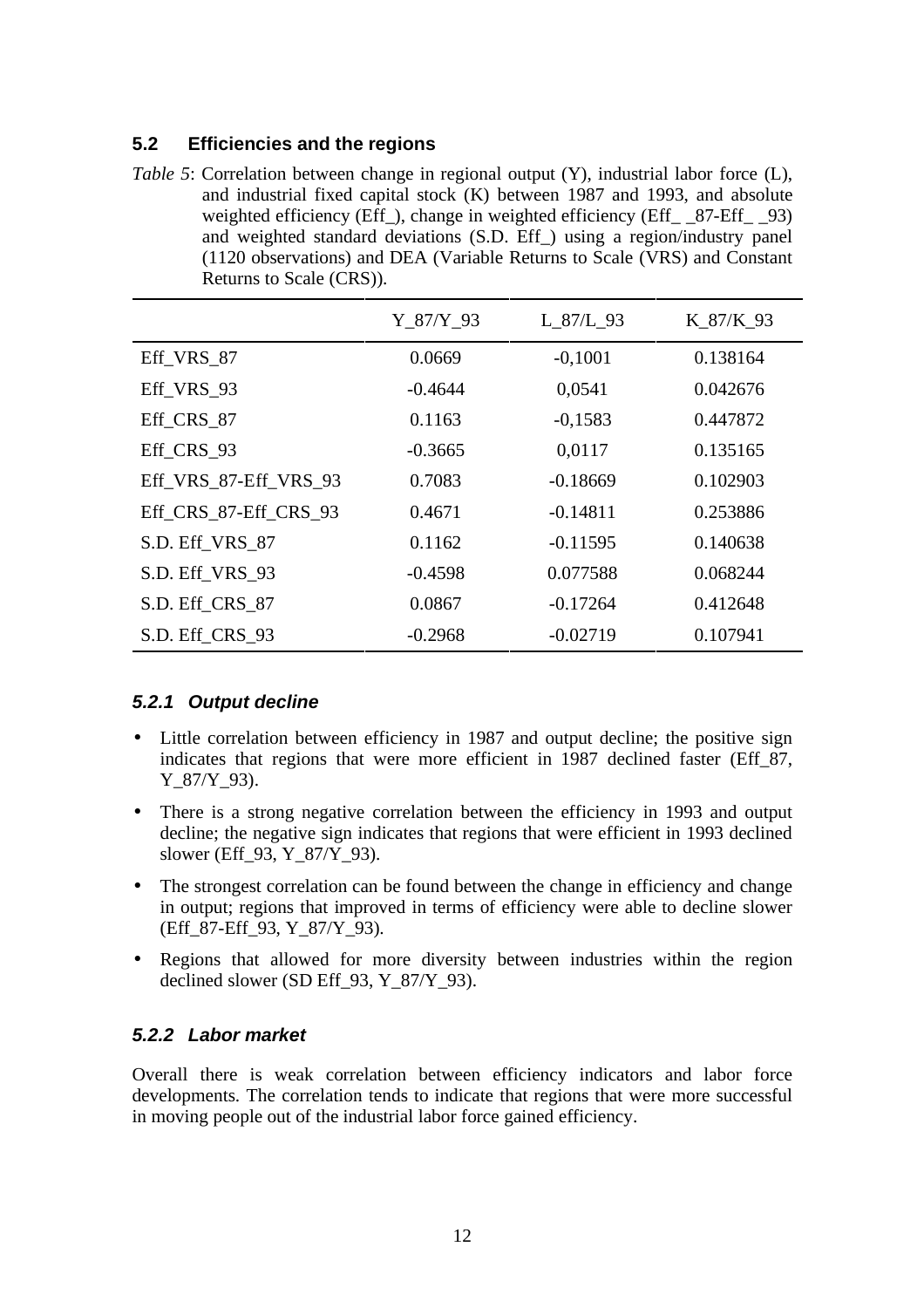#### **5.2.3 Fixed capital**

The change in capital stock seems to be higher correlated with efficiency indicators in 1987. This indicates that regions that were endowed with high productive assets (possibly more modern assets) were able to devalue these assets faster than regions with less productive assets. This might reflect differences in the political power of different regions. During 1993, the first privatization waves started and managers had an incentive to devalue the assets they wanted to take over. However, those regions that were able to improve in terms of efficiency were endowed with assets that were not easily depreciable. Highly diverse regions in terms of efficiency in 1987 depreciated capital faster.

### **5.3 Efficiency and industry**

*Table 6*: Correlation between change in industry output, labor and capital between 1987 and 1993 and absolute weighted efficiency, change in weighted efficiency and weighted standard deviations using a region/industry panel and DEA.

|                       | Y 87/Y 93  | L_87/L_93  | K 87/K 93  |
|-----------------------|------------|------------|------------|
| Eff VRS 87            | $-0.00393$ | $-0.23985$ | $-0.20262$ |
| Eff VRS 93            | $-0.35742$ | $-0.38591$ | $-0.37648$ |
| Eff CRS 87            | $-0.08196$ | $-0.3598$  | $-0.24844$ |
| Eff CRS 93            | $-0.37342$ | $-0.31965$ | $-0.31976$ |
| Eff VRS 87-Eff VRS 93 | 0.502186   | 0.186421   | 0.229243   |
| Eff_CRS_87-Eff_CRS_93 | 0.17719    | $-0.24235$ | $-0.09077$ |
| S.D. Eff_VRS_87       | 0.140948   | $-0.05028$ | 0.01897    |
| S.D. Eff_VRS_93       | $-0.27929$ | $-0.27694$ | $-0.2921$  |
| S.D. Eff_CRS_87       | $-0.04556$ | $-0.28885$ | $-0.16921$ |
| S.D. Eff_CRS_93       | $-0.38631$ | $-0.36248$ | $-0.3194$  |

#### **5.3.1 Output decline**

- There is little correlation between efficiency on the industry level in 1987 and output decline (Eff  $87, Y_87/Y_93$ ). This suggests that output decline can not be related to initial efficiencies of industries.
- There is a strong negative correlation between the efficiency in 1993 and output decline; the negative sign indicates that industries that were efficient in 1993 declined slower (Eff\_93, Y\_87/Y\_93).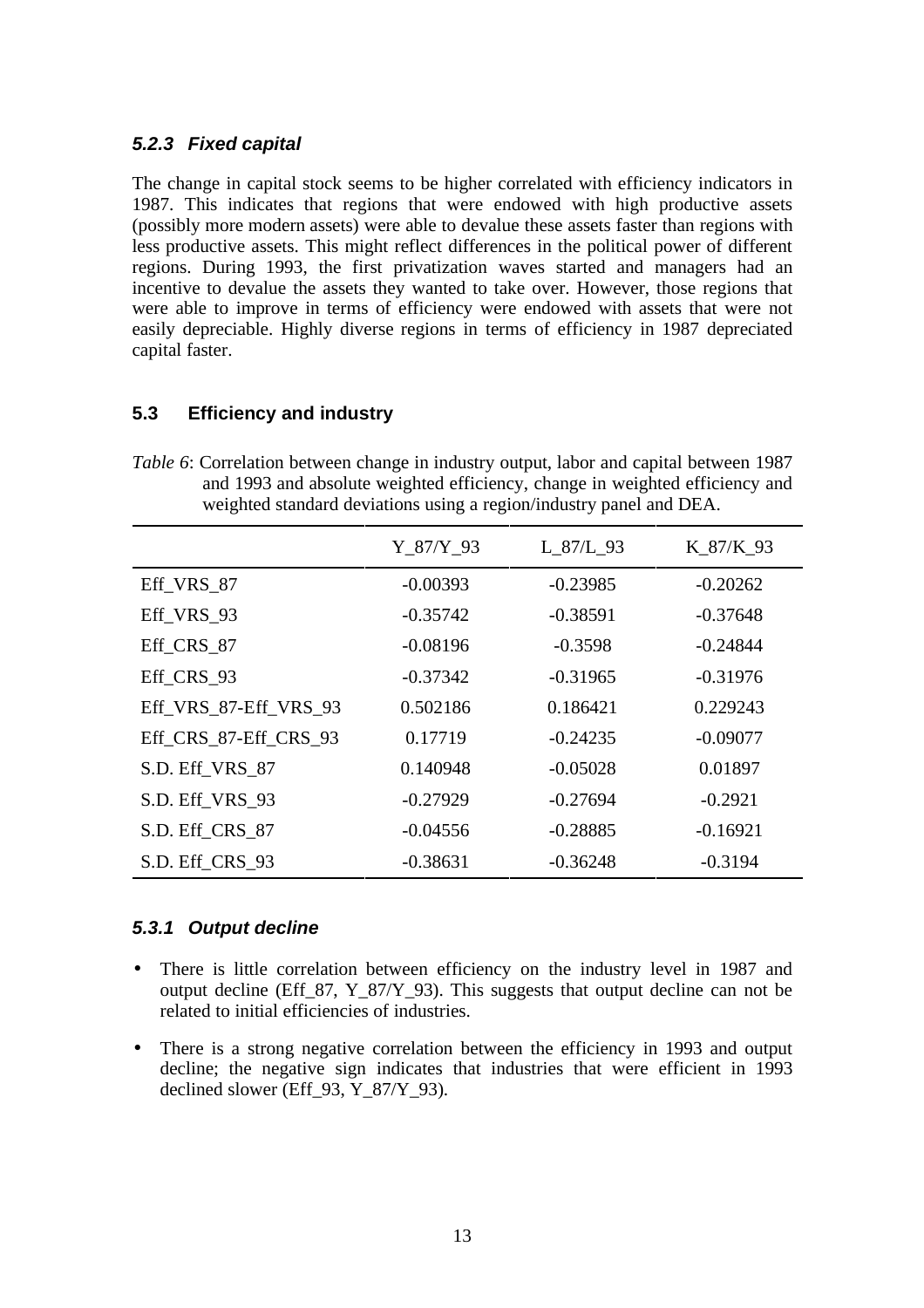- The strongest correlation can be found between the change in efficiency and change in output; industries that improved in terms of efficiency were able to decline slower (Eff\_87-Eff\_93, Y\_87/Y\_93).
- Industries that allowed for more diversity in terms of efficiency across the regions declined slower (SD Eff  $93, Y_87/Y_93$ ).

### **5.3.2 Labor market**

Overall, there is a strong correlation between efficiency indicators and labor force developments on the industry level. The correlation shows that industries that were more efficient were able to discharge fewer people or were even able to absorb additional labor. More diverse industries in terms of efficiency were, on the whole, able to retain more labor.

### **5.3.3 Fixed capital**

The change in capital stock seems to be strongly correlated with efficiency indicators in 1993 and 1987. This means that industries that were endowed with highly efficient assets compared to other industries were able to devalue these assets slower than industries with less efficient assets. This seems surprising due to the high importance of industrial lobbying in the political power game, but the most efficient and productive assets were still in the hands of the government, which might explain this empirical fact. During 1993, the first privatization waves started and managers had an incentive to devalue the assets they wanted to take over. However, in the first wave only less productive assets were privatized. Those industries that were able to improve in terms of efficiency were endowed with assets that were not easily depreciable. The increase in efficiency must thus reflect price changes of the industrial output. Highly diverse industries in terms of efficiency in 1993 depreciated capital slower.

### **5.4 Efficiency and market change**

### **5.4.1 Output decline**

- There is little correlation between efficiency in 1987 and output decline (Eff\_87, Y\_87/Y\_93) on both regional and industry levels. This suggests that the hypothesis that output decline can not be related to initial efficiencies must be accepted i.e. under the planned economy, economic efficiency was significantly different from what market conditions would predict.
- There is a strong negative correlation between efficiency in 1993 and output decline; the negative correlation indicates that those regions and industries that became efficient in 1993 declined slower (Eff\_93,  $Y_87/Y_93$ ). Of course, the high correlation is, in part, explained by the fact that efficiency improvements are also directly related to output changes.
- The strongest correlation can be found between the change in efficiency and change in output; industries/regions that improved in terms of efficiency were able to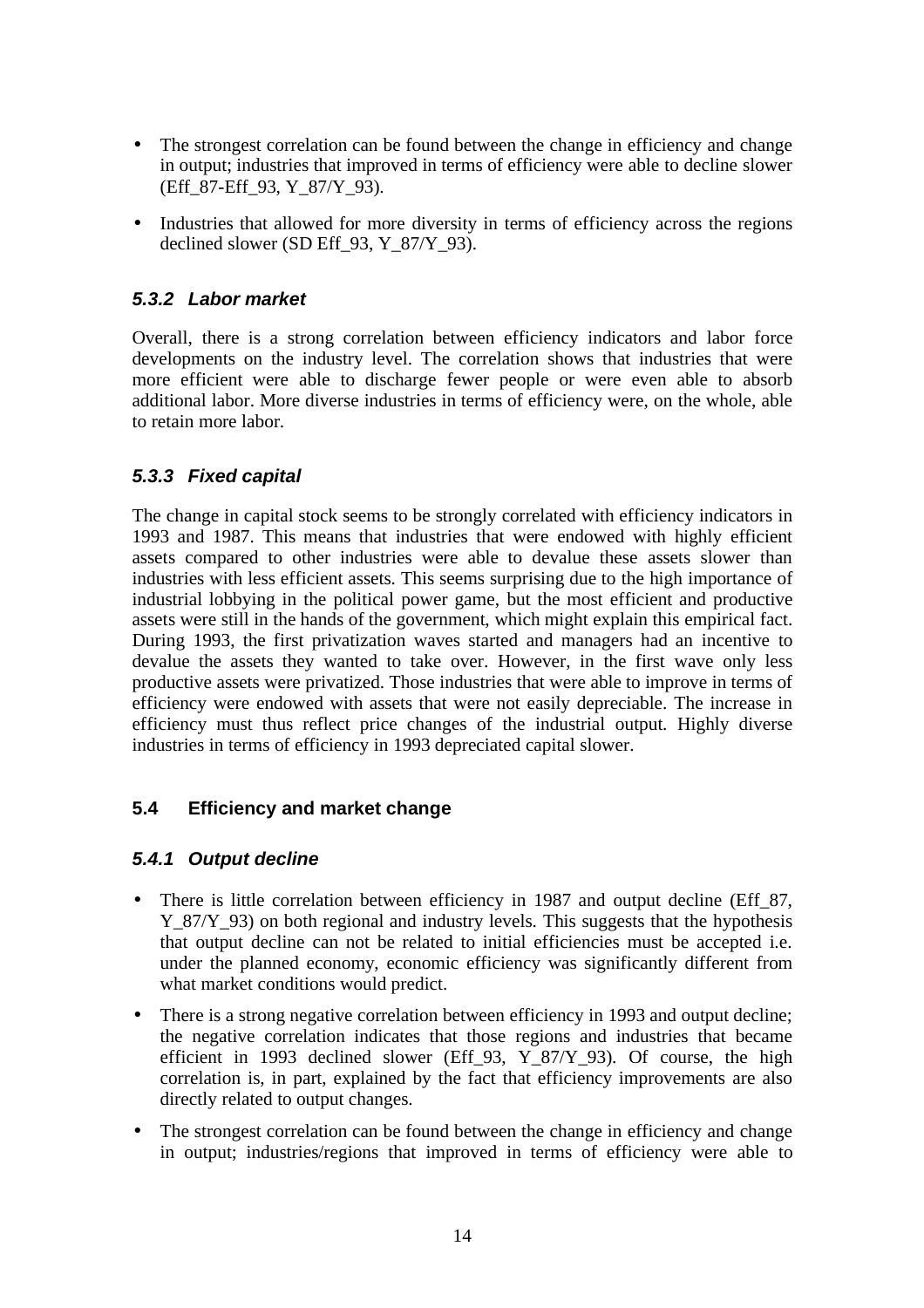decline slower (Eff\_87-Eff\_93, Y\_87/Y\_93). Again, it should be kept in mind that efficiency and output are not independent of each other.

• Industries/regions that allowed for more diversity in terms of efficiency declined slower (SD Eff 93, Y 87/Y 93). Cross-subsidies to equalize relative productivity result in being ineffective — a lesson we also had to learn in other parts of the world.

### **5.4.2 Labor market**

There is a negative correlation between the standard deviation of efficiency and a change in labor for both region and industry in 1987. This is an argument for restructuring industries/regions if labor mobility within the industry/regions is possible (geographic restriction). It appears that in 'winning' regions/industry the labor market is rather flexible both in terms of inter-industry (including the service sector, i.e., exiting industry) and geographic mobility. High labor mobility might be related to the relatively high education levels of the labor force in such regions/industries.

### **5.4.3 Fixed capital**

Initially, it would appear that the results of the correlation of change in the value and efficiency assets among regions and industries seem to be contradictory. The correlation coefficients between the capital ratio and levels and the standard deviation of efficiency show different directions, while changes in efficiency are positively related to capital depreciation. This inconsistency indicates that the system of 'economica soglasovanii' (negotiated economy: requires that economic policy and the allocation of economic resources be determined by representatives of the major sectoral interests according to formal procedures of negotiation (Fortescue, 1997)) collapsed and the fate of economic power shifted to particular regions with specific industrial constellations. In other words, economic success can be better understood by looking at the (industrial) geography of Russia rather than looking at different sectors separately.

### **5.5 Market structure and efficiency**

### **5.5.1 Concentration**

We measure concentration by the Herfindahl index, which is equal to the sum of squares of the market shares. For the computation of the correlation in Table 7, a region specific Herfindahl index is calculated. It is a weighted index with the region's specific industry output as the weight.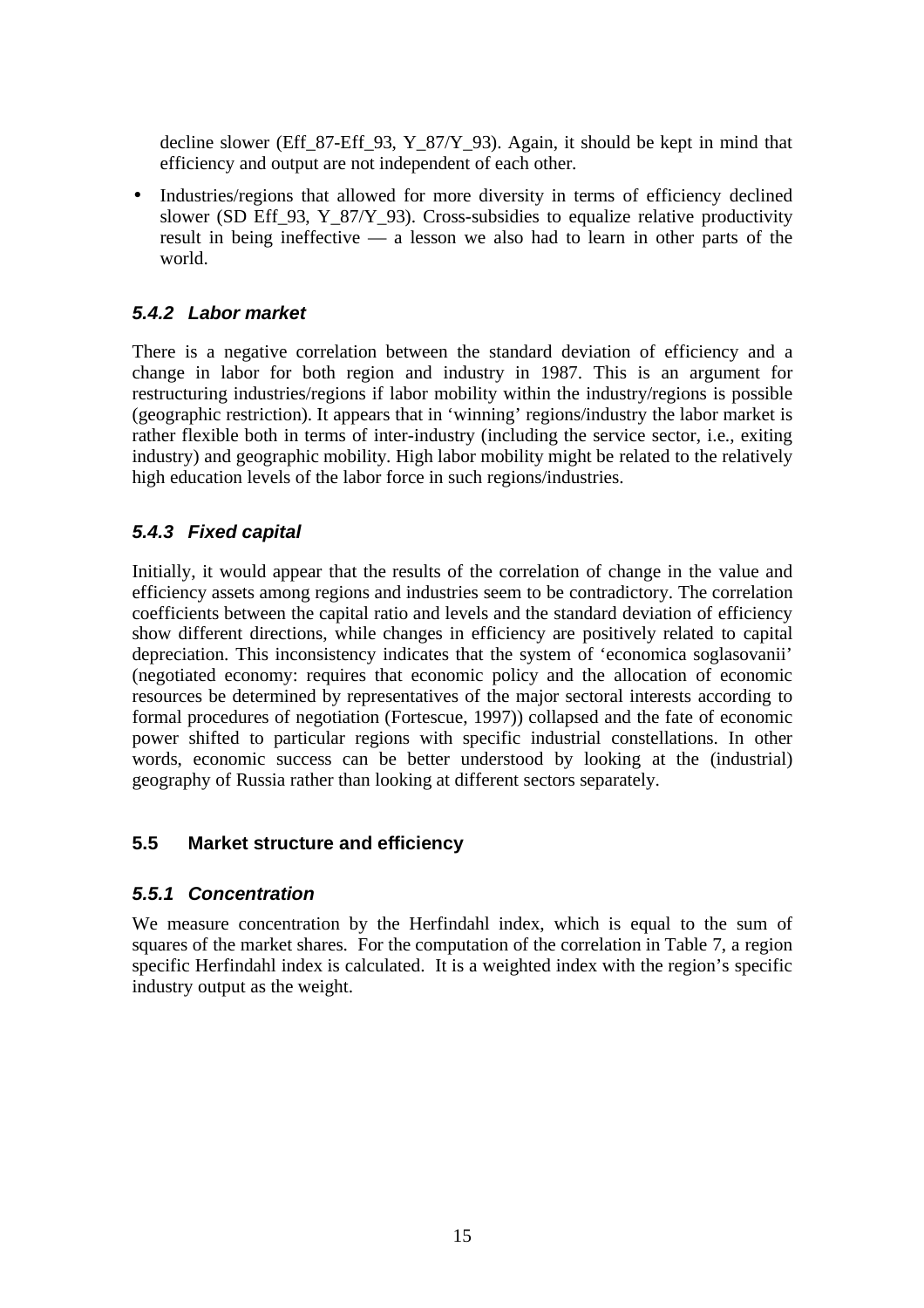|                       | H-region   |
|-----------------------|------------|
| $Y_87/Y_93$           | 0.194475   |
| $L_87/L_93$           | $-0.01287$ |
| $K_87/K_93$           | 0.612738   |
| Eff_VRS_87            | 0.381214   |
| Eff_VRS_93            | 0,230256   |
| Eff_CRS_87            | 0.741117   |
| Eff_CRS_93            | 0.089032   |
| Eff_VRS_87-Eff_VRS_93 | 0.120176   |
| Eff_CRS_87-Eff_CRS_93 | 0.55929    |
| S.D. Eff_VRS_87       | 0.388036   |
| S.D. Eff_VRS_93       | 0.21038    |
| S.D. Eff_CRS_87       | 0.600324   |
| S.D. Eff_CRS_93       | 0.048244   |

*Table 7*: Correlation between the weighted (industry output as weight) Herfindahl index computed with data from 1987 and efficiency indicators of regions.

The main result from *Table 7* is that regions that hosted more concentrated industries in 1987 declined faster. Regions with concentrated industries were able to devalue their fixed assets at a higher rate than other regions. A higher devaluation of the physical capital might be due to scale inefficiencies. Changes in labor are not correlated with concentration, indicating that large scale production complexes, which are usually of town forming character, showed a more paternalistic management style, which led to labor hoarding. However, during 1991–1993 labor hoarding was common practice and gave enterprise directors a stronger weight in negotiation over subsidies. Labor was employed, though hardly paid, which led workers to search for opportunities outside the enterprise without officially leaving the company. Efficiency was higher correlated with the Herfindahl index in 1987 than in 1993, which is another indication that size became less of a comparative advantage. There is also a decrease in the correlation between the standard deviation of efficiency and concentration.

Initial efficiency is positively related to concentration. Regions with more concentrated industries were favored in the old system of a planned economy. The price and subsidy scheme of the planned economy overvalued scale effects — gigantophily. This might however, be related to the fact that most concentrated industries were located in remote areas of Siberia and scale effects were becoming effective only by providing services (schools, duties of municipalities, etc.) — a factor that is completely ignored in classical economic analysis. Industrial production in remote areas was severely hit by the economic reform package, which abandoned transport subsidies overnight. Thus, concentration might also be measuring the physical distance to the market.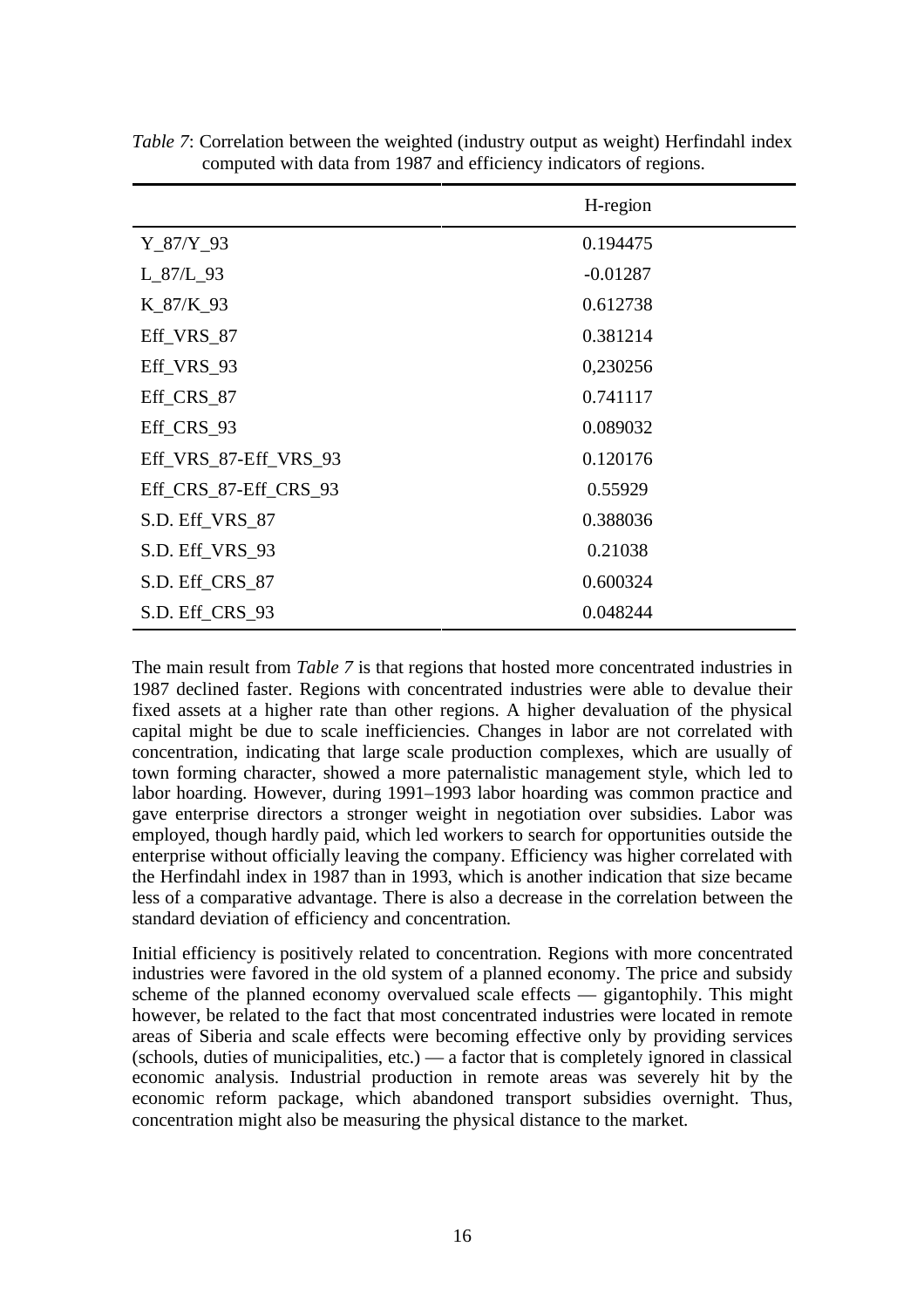Regions with more concentrated industry were more diverse with respect to efficiency, i.e., one or more large and (in-)efficient leader industries were surrounded by inefficient industries, producing (food, construction materials, etc.). However, as prices started to adapt the difference in efficiency disappeared (probably by passing the cost of (in-) efficiency to the up-and-down stream industries).

### **6. Regression Results**

For the computation of the regression results shown in *Tables 8* and *9* regional industrial output growth was regressed against efficiency change (VRS and CRS), change of the Herfindahl concentration index and the localization index. The model was estimated in logarithms and the change was measured between 1987 and 1993.

*Table 8*: Growth regression ( $R^2 = 0.71$ , D.F. = 1036)

| Variable                              | Coefficient      | Standard<br>Error | b/St.Er. | P[ Z >z] | Mean of X    |
|---------------------------------------|------------------|-------------------|----------|----------|--------------|
| VRS efficiency<br>score               | 0.6308198        | $0.24559E-01$     | 25.686   | 0.00000  | 0.3225       |
| Herfinadahl<br>concentration<br>index | $-0.1817912E-01$ | 0.32359E-02       | $-5.618$ | 0.00000  | $-7.779$     |
| Localization<br>index                 | 0.4453849        | 0.23729E-01       | 18.769   | 0.00000  | $0.2260E-01$ |

*Table 9*: Growth regression ( $R^2 = 0.72$ , D.F. = 1036)

| Variable                              | Coefficient    | Standard<br>Error | b/St.Er  | P[ Z >z] | Mean of $X$  |
|---------------------------------------|----------------|-------------------|----------|----------|--------------|
| CRS efficiency<br>score               | 0.6233491      | 0.22907E-01       | 27.213   | 0.00000  | 0.2860       |
| Herfinadahl<br>concentration<br>index | -0.6988807E-02 | 0.31838E-02       | $-2.195$ | 0.02816  | -7.779       |
| Localization<br>index                 | 0.4483160      | 0.22905E-01       | 19.572   | 0.00000  | $0.2260E-01$ |

Economic growth or slow decline is, according to the regression results, positively related to efficiency gains, negatively associated with concentration, and regions benefit if they host localized industries. Coefficients are almost identical for both models. Due to the large sample size, all coefficients are statistically significant.

The localization index is computed by the ratio between the industry's share in a particular region and the industry's share in the nation. There is also indication that efficiency improvement is associated with increased localization. In addition, more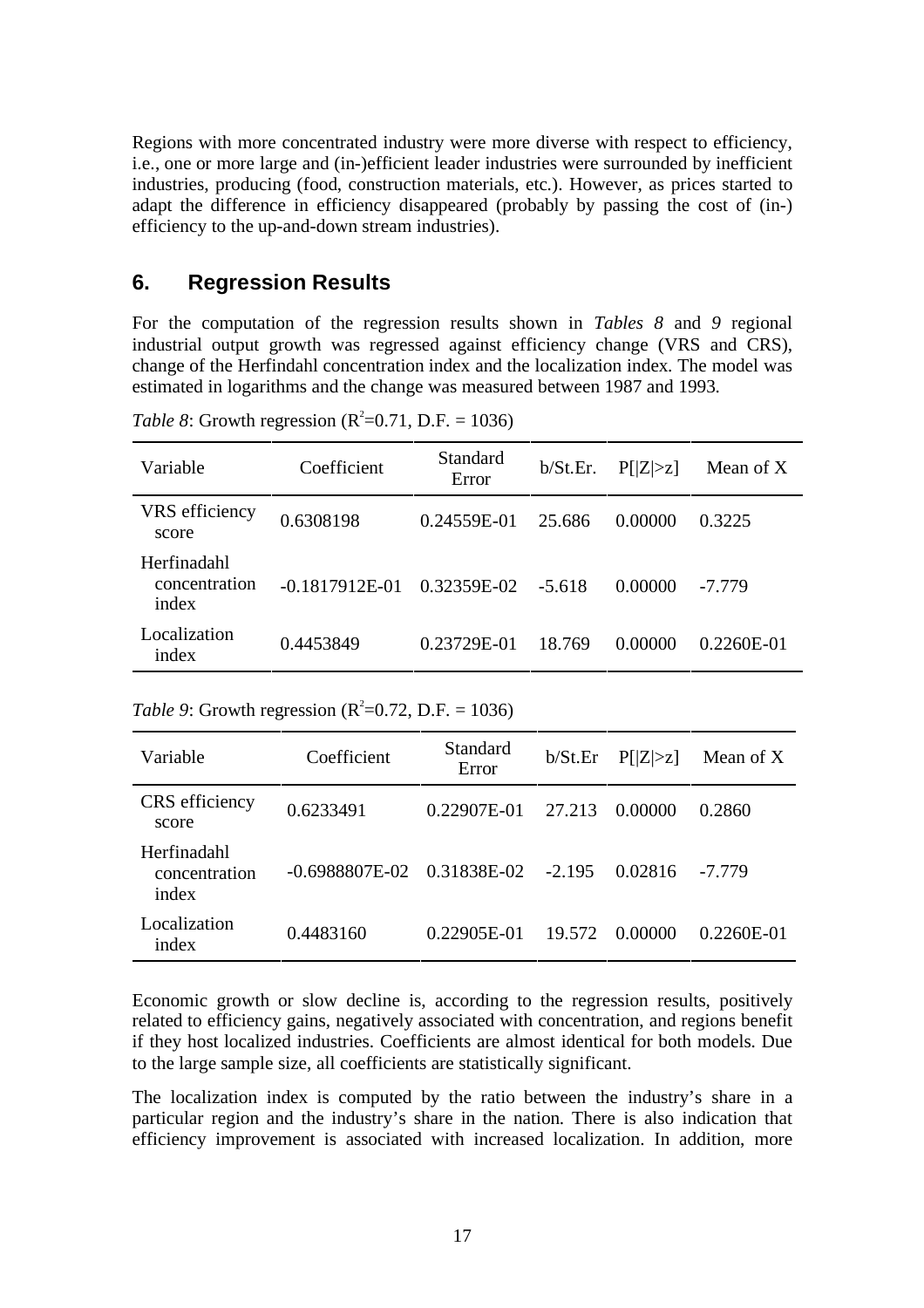localized regions, those who were already or had become localized, performed better both in output measures and discarding labor.

In both regression models, over 70% of the variation of the growth pattern was captured by the simple linear model using the change of efficiency, concentration and localization. The model was estimated as a two-way error component fixed effects model with region and industry dummies as effects.

# **7. Estimation of Cobb-Douglas Production Functions From 1987 to 1993**

A common production function, Cobb-Douglas, was estimated over all of the regions and industries. The purpose of the estimation is to find indications of shifts in the contribution of the two major input factors, labor and capital, to output and to estimate economies of scale in industrial production. There are two interesting results from the estimation of the Cobb-Douglas production function of industry aggregates on the regional scale. It is assumed that the coefficients are time dependent and panels were estimated across regions and industries for each year individually. It can be concluded that the initial shock therapy led to (see also *Figure 1*):

- 1. an increase in the economies of scale by some 10%, and
- 2. a decrease in the capital share and increase in labor share, both by some 30%.



*Figure 1*: Labor and capital coefficients using the fixed effects model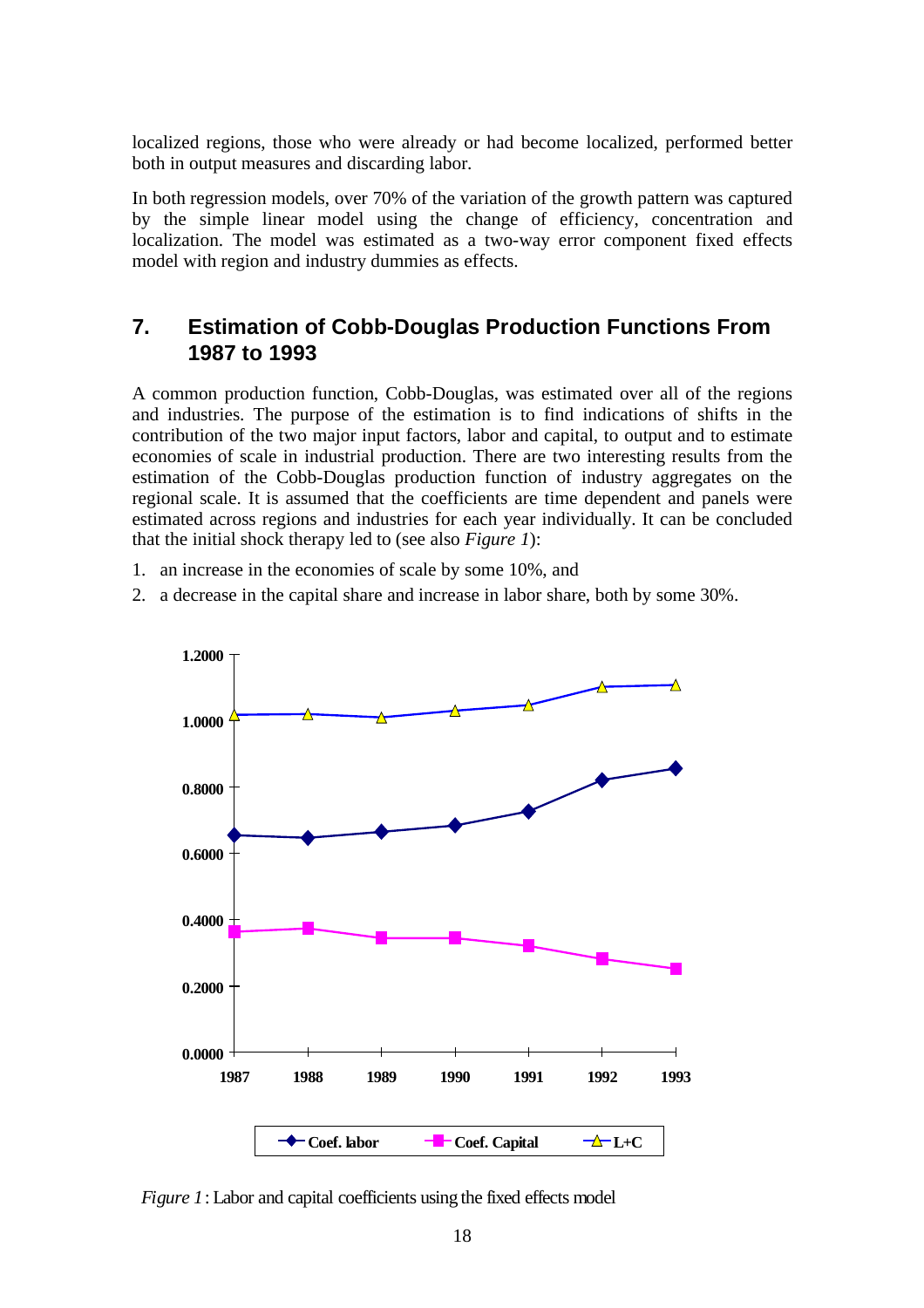# **8. Discussion**

### **8.1 Efficiency and market structure**

Changes in efficiency, as defined by the model, can occur for various reasons. During transition, Russian industries were exposed to both supply and demand sided shocks. These shocks altered the relative competitive position of industries and regions measured in efficiency terms. Price liberalization changed the cost of labor, the cost of intermediary inputs and raw materials, cost and value of assets, and finally the cost of transportation. Liberalization also meant that monopolies could exercise market power. This especially applies to the energy and transportation sector. The revelation of the real costs for energy and transportation, in combination with exercised monopoly power, had great impacts on the geography of industrial production in the resource-based (assets are non-transferable) economy of Russia. It should be noted that these monopolies did not appear in our analysis as concentrated industries; on the contrary, utilities are ubiquitous. Monopolies were not only present in the energy and transportation sector, but at least equally important was the monopoly on information. Monopolies on information are hardly discussed in the economic analysis on transition. However, information constraints played an important role at a time when supply chains started to disintegrate and domestic and foreign trade activities were channeled through specific trade organizations. These organizations were partly inherited from the past or were created from existing structures, which were either of criminal nature or a network of bureaucrats and technocrats who converted their former political power into an economic asset.

With the emergence of barter trade as one of the major forms of non-monetary payment leading to a demonetization of the economy, large enterprise arrears came into place. Barter trade had detrimental effects on the efficiency of enterprise operations and not only had adverse effects on the current inefficiency of enterprises but also, and probably more importantly, created incentives to avoid restructuring and invited rent extraction instead. Also, the governments' willingness to accept soft goods as tax offsets, that is to give additional incentives to avoid restructuring or not restructure at all. Output, for which there was large import pressure and declining purchasing power of domestic consumers, could still be produced in the barter economy. In addition, due to a number of reasons, which are mainly related to the continuation of paternalistic principles of relational enterprise networks, many economically non-viable products continued to be produced, although one has to admit that rapid trade liberalization led to excessive import pressure leaving domestic producers with no competitive edge. Furthermore, industries relying on intermediary inputs had to increase their inventories, which depleted resources for other company activities. All these factors questioned the value and interpretability of the results gained from monetary output measures. However, we were more interested in the factors determining the relative competitiveness of an industry or region rather than growth accounting. In this respect our results are somewhat more informative.

Inefficiencies arise when capacities are under-utilized due to a lack in demand. The under-utilization of capacities is the main source of inefficiency. In 1996, the index of physical output relative to the 1990 level for the Russian Federation was down to 48%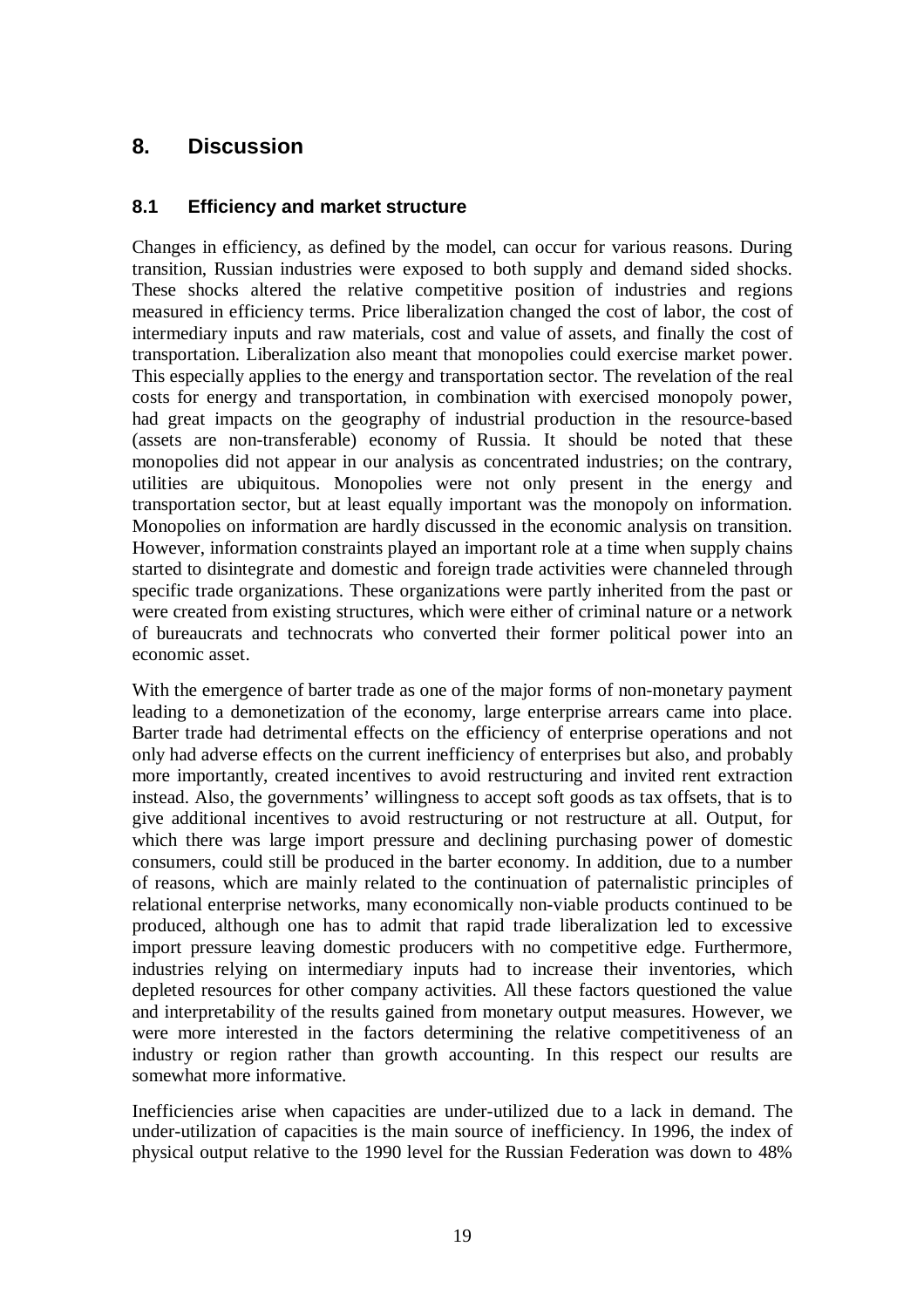(GosKomStat, 1997), which is way below the optimal level. Thus, although the DEA results are not conclusive with respect to efficiency gains, it can be concluded that transition due to the historically unprecedented industrial decline triggered by major fall backs of demand, did bring about large-scale absolute inefficiencies. However, relative scale efficiencies improved, as shown in *Table 4*. Demand shocks arose from a fall in domestic purchasing power due to inflation, changes in the preferences of consumers and changes of the goods basket towards foreign goods. So, for example, the physical production of meat declined in 1996 to 30% — the same level as in 1990. The removal of barriers to international trade caused an increase in output for certain exporting industries, whereas other industries had to compete with foreign producers on the domestic market, resulting in a reduced market share on the domestic market. Market penetration of imported consumer goods was estimated to increase by 70% before August 1998. Afterwards, domestic consumer goods could increase their share by some 50%.

Apart from changes in the macro-economic conditions, sector policies changed considerably. In the system of a planned economy specific sectors, industries and regions were favored over others through *inter alia* cross-subsidies, regulations (including taxes), and artificial prices. The new economic conditions changed the preferences for certain sectors and regions considerably. The most important and drastic change was budgetary cuts to support military and space projects. There was hardly any civil production that was not designed to be immediately adapted for military purposes.<sup>4</sup> The geographic weight of attention changed to be more Russian centered and depended upon the affinity to certain Kremlin circles. The policy measures taken to support industry in the post Soviet period were achieved from subsidies within sector programs, tax exemptions, special foreign trade allowances and recalculations in charges for natural resource exploitation. There are many more policy measures and equally important dysfunctioning or non-existent government functions and services that are described elsewhere and need not be repeated here.

### **8.2 Production function**

 $\overline{a}$ 

A number of explanations are possible in interpreting the increase in the degree of scale economies in industrial production. The first explanation would be that, under the Soviet system, the price structure was such that economies of scale did not become apparent in the regional industry statistics. The reason for this might be politically motivated since the existence of economies of scale would have meant that a certain industry should be preferably located in a certain region, which would have disequilibriated the political power among regional/industrial leaders. The other explanation is that assets were devalued faster in large regional industries. This claim would support the view that the powerful regional elites would have tried to devalue their assets as much as possible to prepare for a cheap takeover in the upcoming voucher privatization. However, the correlation between the level of output and change in the value of capital was very weak and negative. There was, however, stronger correlation (-0.14%) between the output in 1993 and the ratio between capital in 1987

<sup>&</sup>lt;sup>4</sup> The most illustrative example is that cigarette producers could immediately be converted into amunition factories.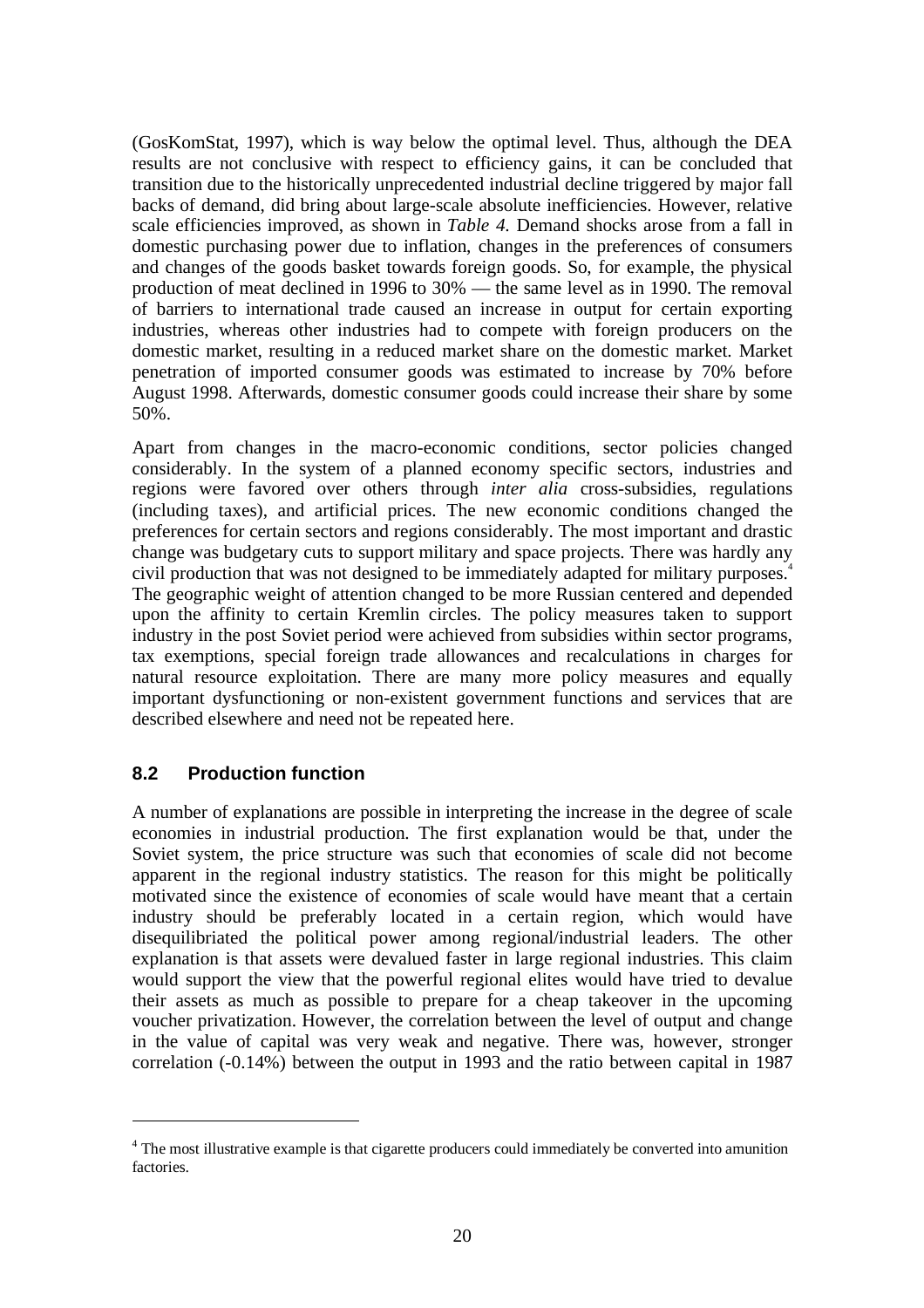and 1993, suggesting that larger regional industries could, on a relative scale, maintain higher prices for output than the capital used.

Another aspect that we already mentioned, is that production of social services were discontinued or entrusted to the municipalities, which revealed the true production properties of industrial production. It should be noticed that the revelation of scale economies goes hand-in-hand with output decline. Assets that were used for military purposes or were simply obsolete were written off and the remaining assets now show this property as increasing returns to scale. The existence of increasing returns will lead to higher specialization and concentration of industrial production and increasing disparity of industrial success within the subjects of the Russian Federation. As industrial success can mainly be observed in resource extracting industries and such industries and regions respectively have little incentive to share revenues with the rest of Russia, one can predict that disputes over royalties and tax exceptions and their distribution will increasingly lead to tensions between the resource rich hard currency generating regions/industries and the central government, which for political reasons will want to try to equalize the gap between poor and rich through transfers. Such disputes have proved to be especially severe when combined with ethnic tensions. It can thus be further predicted that, if the Russian economy continues to be dominated by mainly resource extracting industries, the Federation will further disintegrate and ethnic tensions will continue to rise. This makes Russia more vulnerable in blaming the enemies of the Russian people to be responsible for the disintegration of the nation. Only under the scenario that Russia will increasingly be able to tap its human capital — Russia has one of the highest rates of tertiary education in the world — by restructuring its manufacturing sector and building a high tech service sector, will Russia be able to preserve its integrity and become an economic partner for the world economy.

Unlike resource extraction, manufacturing and services benefit from economic openness and integration. The 'Russian evil' was killed successfully with shock therapy and negligence in post shock medication, but the ones that understand the psychology of the Russian people will know that, like Rasputin, Russia can and will come back to fight for its place in the world. Certainly we still have the choice to help Russia become an economic power or help Russia become a political military power. Both options can be achieved through trade and investment. When we look at the sheer number of financial and trade flows in and out of Russia, we discover that both international organizations operating in Russia and international businesses successfully govern Russia towards the second option.

Another interesting finding that is related to the computation of production functions is the diverging trajectory of capital and labor coefficients. This can mostly be attributed to the fact that the value of total capital changed 6.2 times faster than the value of total output. There are a number of possible explanations for this diverging speed.

- Much of the capital assets were still kept in the Soviet books but were not employed anymore and had to be written off. In addition, assets used for military purposes or combined military-commercial purposes had to be reassessed (in 1992 military spending was cut by about 70%).
- The value of capital was simply overpricing in the planned economy with respect to its real market value. Thus, capital indicators were just accounting numbers during the Soviet period with little economic meaning for the underlying assets.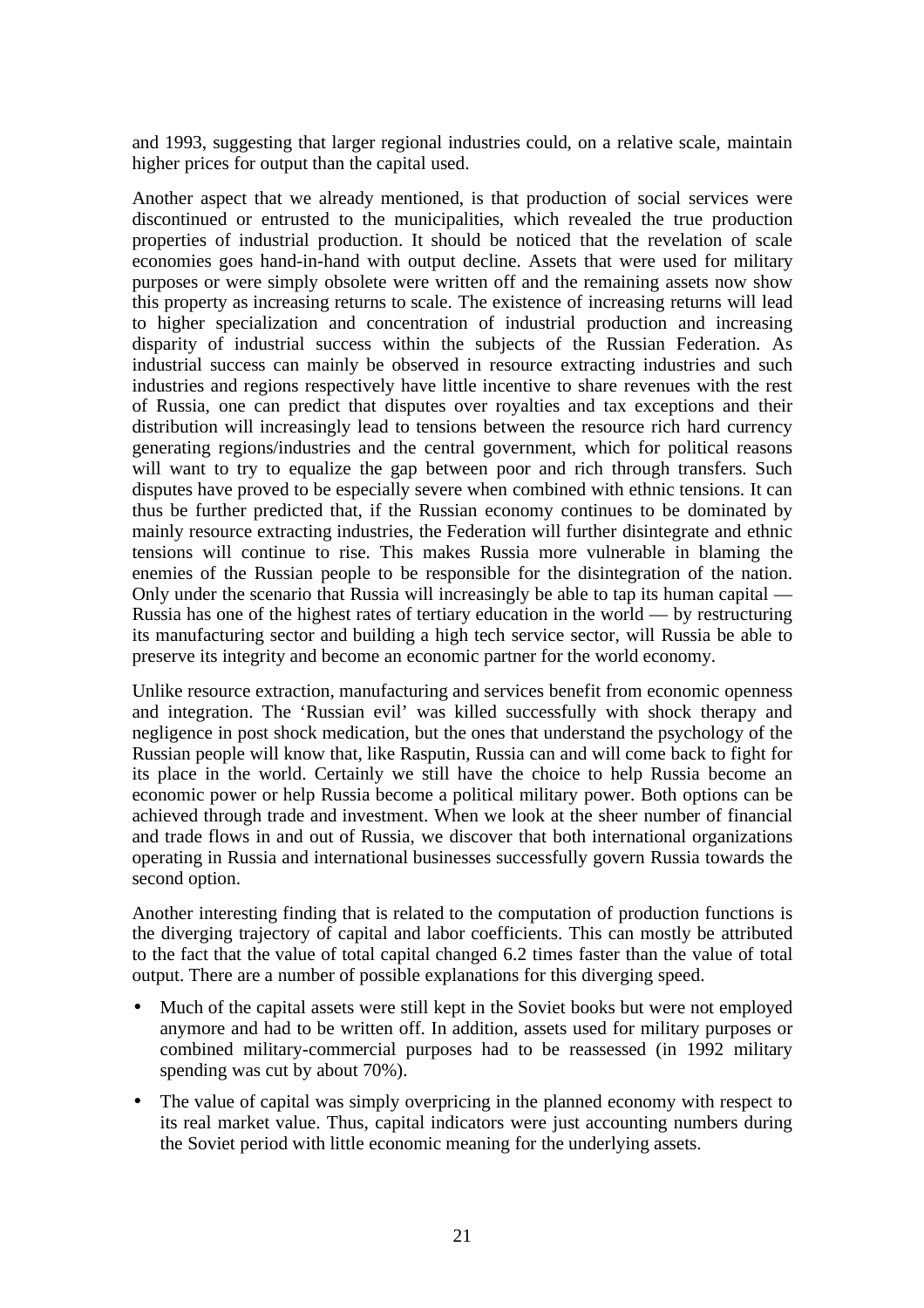• The value of capital was intentionally de-(under-)valued to speed up privatization.

# **9. Conclusions**

Our findings about the transition process in Russia indicate that:

- Due to a lack in demand for domestic products, large scale under-utilization of capacities led to an increase of inefficiencies in industrial production.
- Highly concentrated industries declined faster.
- Localized industries declined slower.
- Regions that allowed for higher inter-industry diversity, in terms of efficiency, declined slower.
- Properties of the production function exhibit constant returns to scale until 1991. Thereafter, we observe a dramatic decline of the capital coefficient while the labor coefficient increases. After 1991, the production function exhibits increasing returns to scale properties.
- Value of installed capital decreased 6.2 times faster than the value of output over the period 1987 to 1993.

In conclusion, we can assert that the initial ambitions of the economics textbook recipes did not materialize. Shock therapy, which was followed by a slowing reform process due to Kremlin power politics, led to the primitivization of the Russian industry. With few exceptions, the exploitation of natural resources became the main sources of revenue. A myriad of factors — e.g,. unpredictable macro-economic environment with high and stochastic inflation and appreciating real exchange rates, the malfunctioning court system, unclear property rights, lack of market information and business support systems, uncertain and ineffective political leadership combined with historically deep rooted suspicion against the state, lacking internal competition and overwhelming import competition, etc. — left the Russian industry largely noncompetitive on the domestic and international market for its manufactured goods.

In the last ten years, virtually no restructuring and investment happened, both in terms of human and physical capital building, which created an endogenous dynamic of the economic system that tends more toward an under-development trap than toward full economic recovery. Only a strong political leadership or large international aid packages, combined with reconsidered macro- and trade policies, will stop the current downward spiral of the Russian economy ending increased inequality on all dimensions. The basics of the core activities and responsibilities of the state need urgently to be rebuilt. Industrial policies will have to be implemented that will help to close the large productivity gap with the west and will exploit the innovativeness of Russian human capital. Concentration on resource extraction industries, which in addition are driven by the dynamics of scale economies in exploitation leading to further concentration of wealth and power, will enhance the disintegration processes within the Russian Federation and lead to a further escalation of social, political and ethnic tensions. Policy measures that support manufacturing and services — sectors that benefit from openness, knowledge spillovers and cooperation — will help to avoid a situation where Russia, which is after all still the first or second nuclear super-power in the world, continues to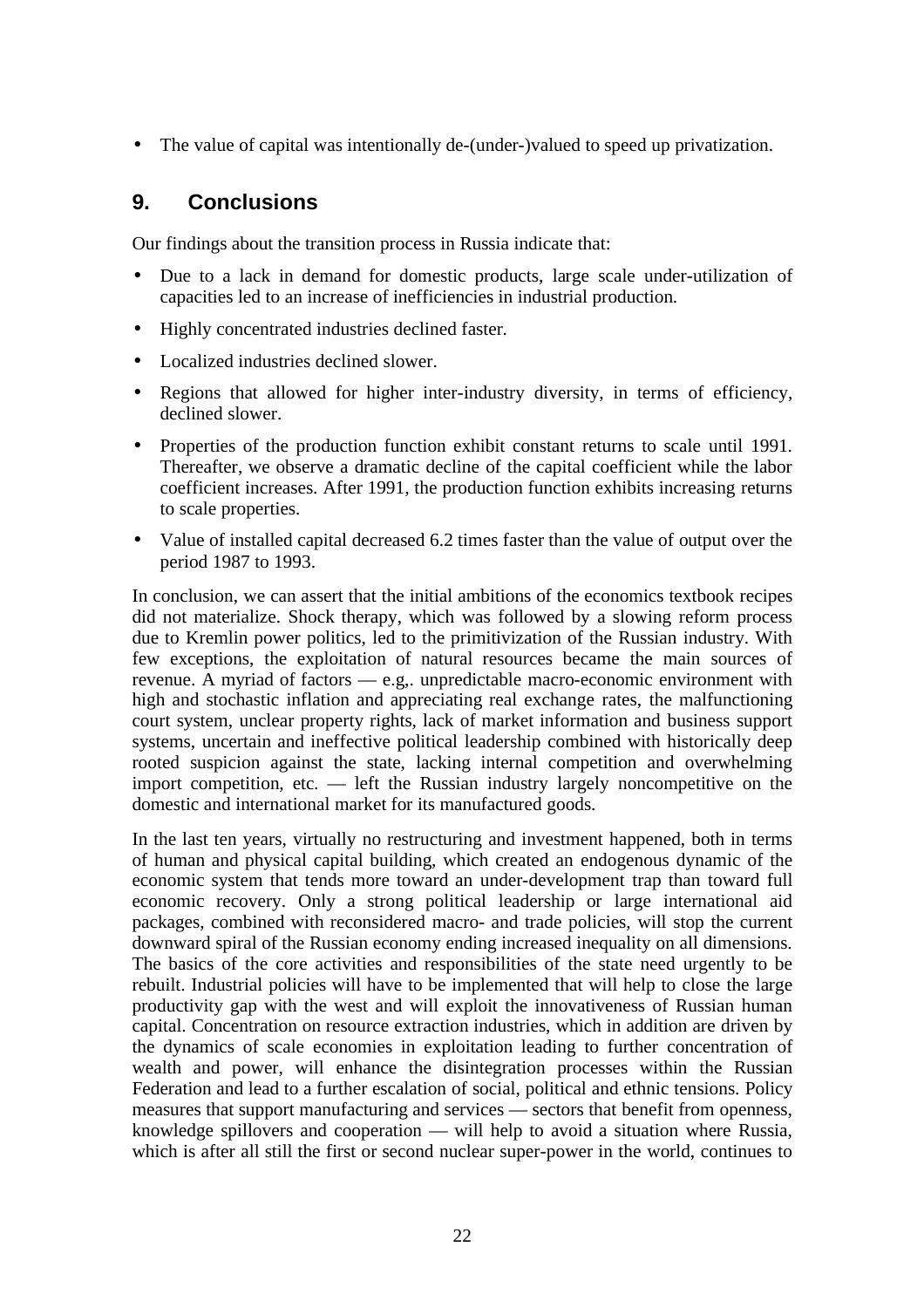be an unpredictable player in geopolitical disputes, but will make Russia an equal trading partner for mutual benefit.

Western policy makers should understand that, in the long run, the west would receive more profit from economic integration with Russia than from trade with cheap oil and gas and other raw materials. Finally, the broader goal of sustainable, egalitarian and democratic development is unlikely to happen in a natural resource dependent economy.

#### **References**

- Ali, A.I. and Seiford, L.M. (1994). The Mathematical Programming Approach to Efficiency Analysis. In: H.O. Fried, C.A. Knox and S.S. Schmidt (eds), *The Measurement of Productive Efficiency: Techniques and Application.* Oxford University Press.
- Aslund, A. (1990). The Making of Economic Policy in 1989 and 1990. *Soviet Economy*, Vol. 6, No. 1.
- Aslund, A. (1999). Why has Russia's Economic Transformation been so Arduous? Paper presented at the Annual World Bank Conference on Development Economics, Washington, D.C., April 28–30.
- Aven, P. (1999). Ekonomika torga. *Kommersant Daily*, January 29.
- Battese, G.E. and Coelli, T.J. (1992) Frontier Production Functions, Technical Efficiency and Panel Data with Application to Paddy Farmers in India. *Journal of Productivity Analysis,* **3** (June):153–169.
- Brzezinski, Z. and S. Huntington (1991). Political Power: USA/USSR (New York: Viking, 1965).
- Cox, T. (1996). From Perestroika to Privatization: The Politics of Property Change in Russian Society 1985–1991. Avebury, Hunts, England: Ashgate Publishing Ltd.
- Ekonimicheskaya Gazeta (1989). No. 44.
- Filipov, D. and D.L. Marcus (1997). Probe of Russian Work Shocks Harvard Adviser. Boston Globe, 25 May.
- Fortescue, S. (1997) *Policy-Making for Russian Industry*. London, UK: MacMillan Press.
- Gaddy, C. and B.W. Ickes (1999). An Accounting Model of the Virtual Economy in Russia. *Post-Soviet Geography and Economics*, Vol. 40, No. 2, 79–97, March.
- GosKomStat (1997). Statistical Yearbook.
- Greene, W.H. (1993). The Econometric Approach to Efficiency Analysis. Oxford University Press.
- Hellman, J.S. (1998). Winners Take All: The Politics of Partial Reform in Postcommunist Transitions. *World Politics*, **50**:203–234, January.

Interfax Statistical Report (1998). No. 4., Moscow, Russia.

Kotz, D. and F. Weir (1997). *Revolution from Above: The Demise of the Soviet System.* London and New York: Routledge.